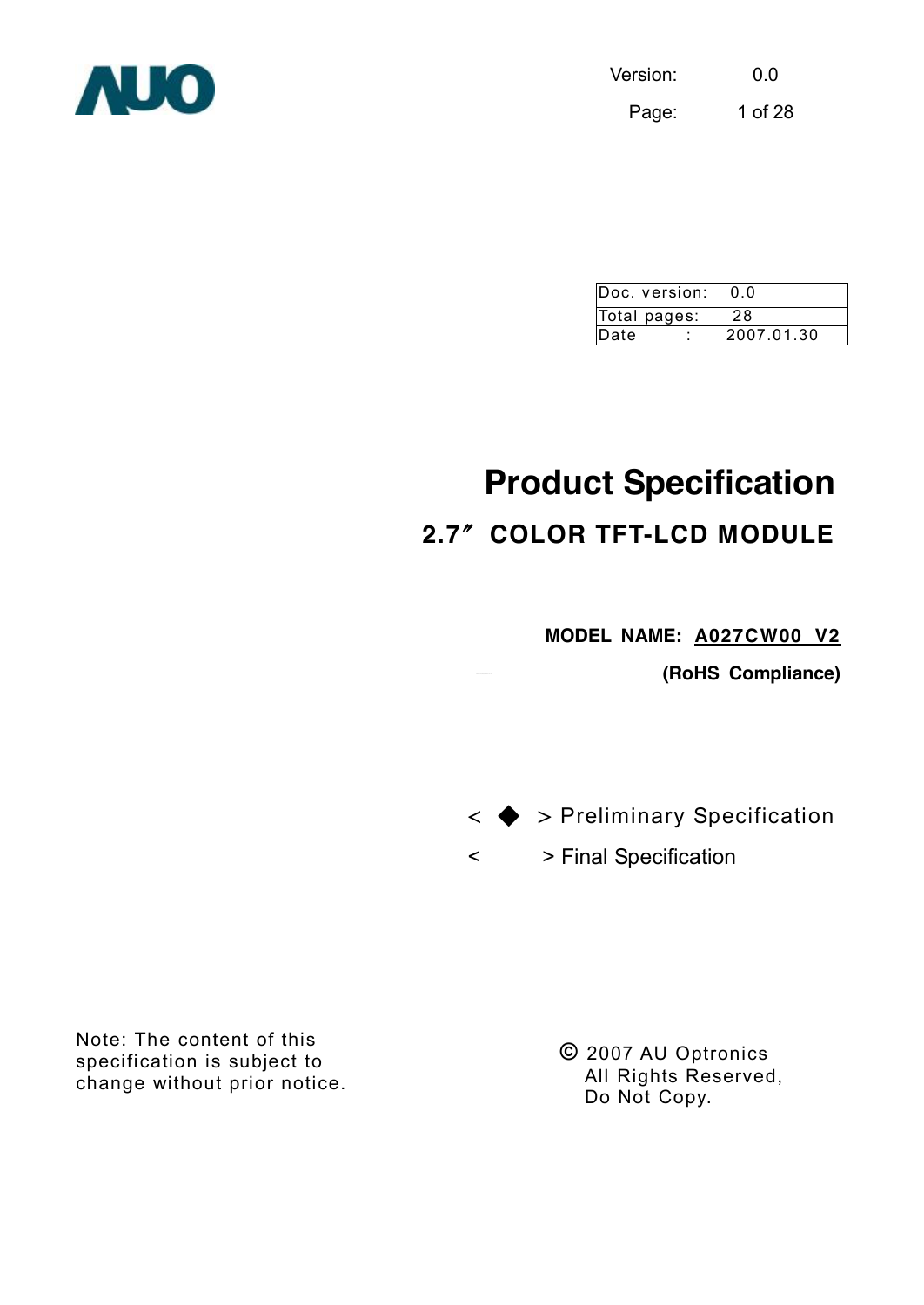

Page: 2 of 28

# Record of Revision

| Version | Revise Date     | Page | Content     |
|---------|-----------------|------|-------------|
| $0.0\,$ | January/30/2007 |      | First draft |
|         |                 |      |             |
|         |                 |      |             |
|         |                 |      |             |
|         |                 |      |             |
|         |                 |      |             |
|         |                 |      |             |
|         |                 |      |             |
|         |                 |      |             |
|         |                 |      |             |
|         |                 |      |             |
|         |                 |      |             |
|         |                 |      |             |
|         |                 |      |             |
|         |                 |      |             |
|         |                 |      |             |
|         |                 |      |             |
|         |                 |      |             |
|         |                 |      |             |
|         |                 |      |             |
|         |                 |      |             |
|         |                 |      |             |
|         |                 |      |             |
|         |                 |      |             |
|         |                 |      |             |
|         |                 |      |             |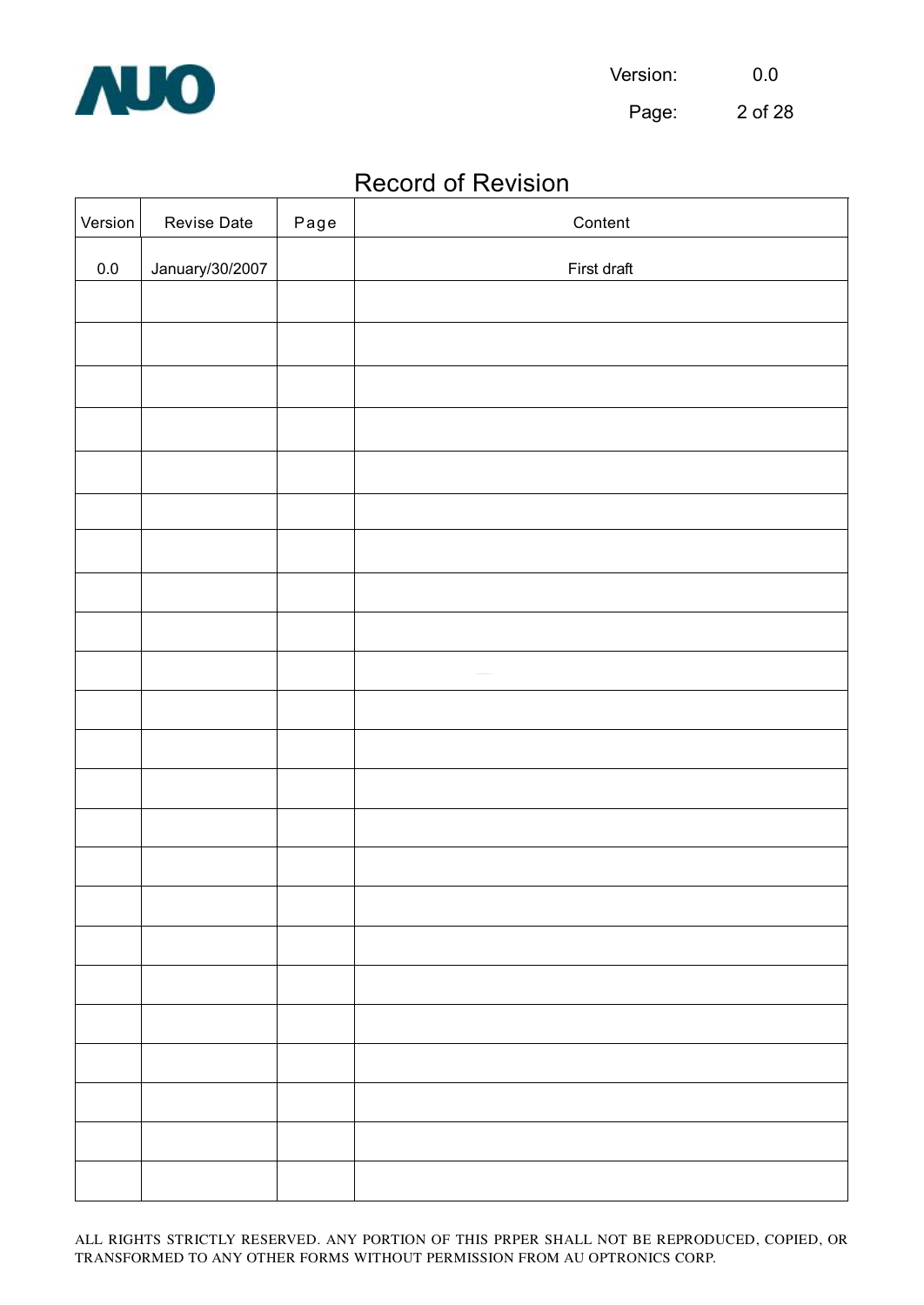

Version: 0.0 Page: 3 of 28

# **Contents:**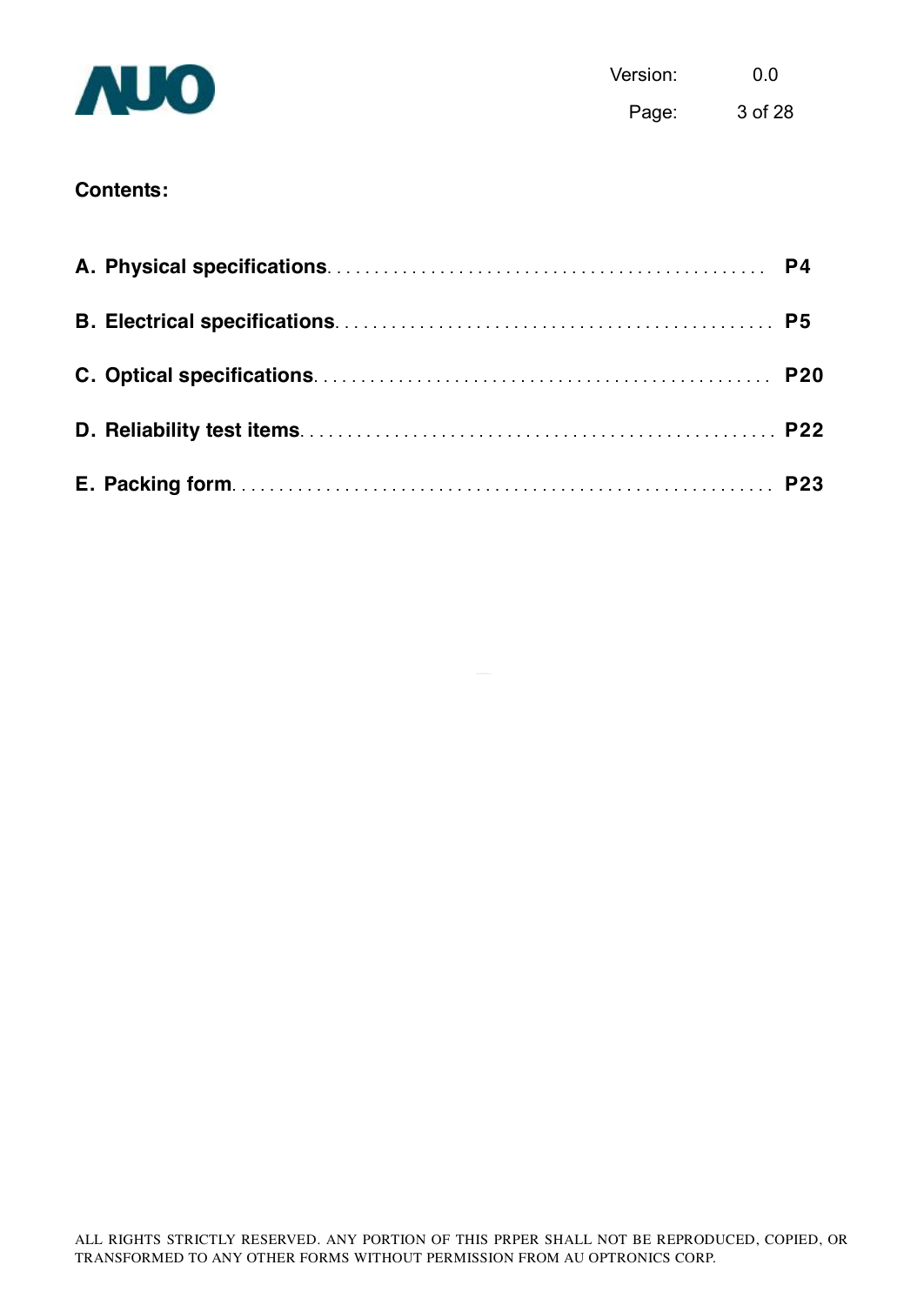

Page: 4 of 28

# **A. Physical specifications**

| NO. | <b>Item</b>              | <b>Specification</b>                             | <b>Remark</b> |
|-----|--------------------------|--------------------------------------------------|---------------|
|     | Display resolution (dot) | 480(W) × 234(H)                                  |               |
| 2   | Active area (mm)         | $ 58.56 \ (W) \times 33.228 \ (H)$               |               |
| 3   | Screen size (inch)       | 2.65 (Diagonal)                                  |               |
| 4   | Dot pitch (mm)           | $0.122$ (W) $\times$ 0.142 (H)                   |               |
| 5   | Color configuration      | R. G. B. delta                                   |               |
| 6   | Overall dimension (mm)   | $ 63.10 \ (W) \times 42 \ (H) \times 1.65 \ (D)$ | Note 1        |
|     | Weight (g)               | TBD                                              |               |
| 8   | Panel surface treatment  | Low reflection, Hard coating                     |               |

Note 1: Refer to Fig. 2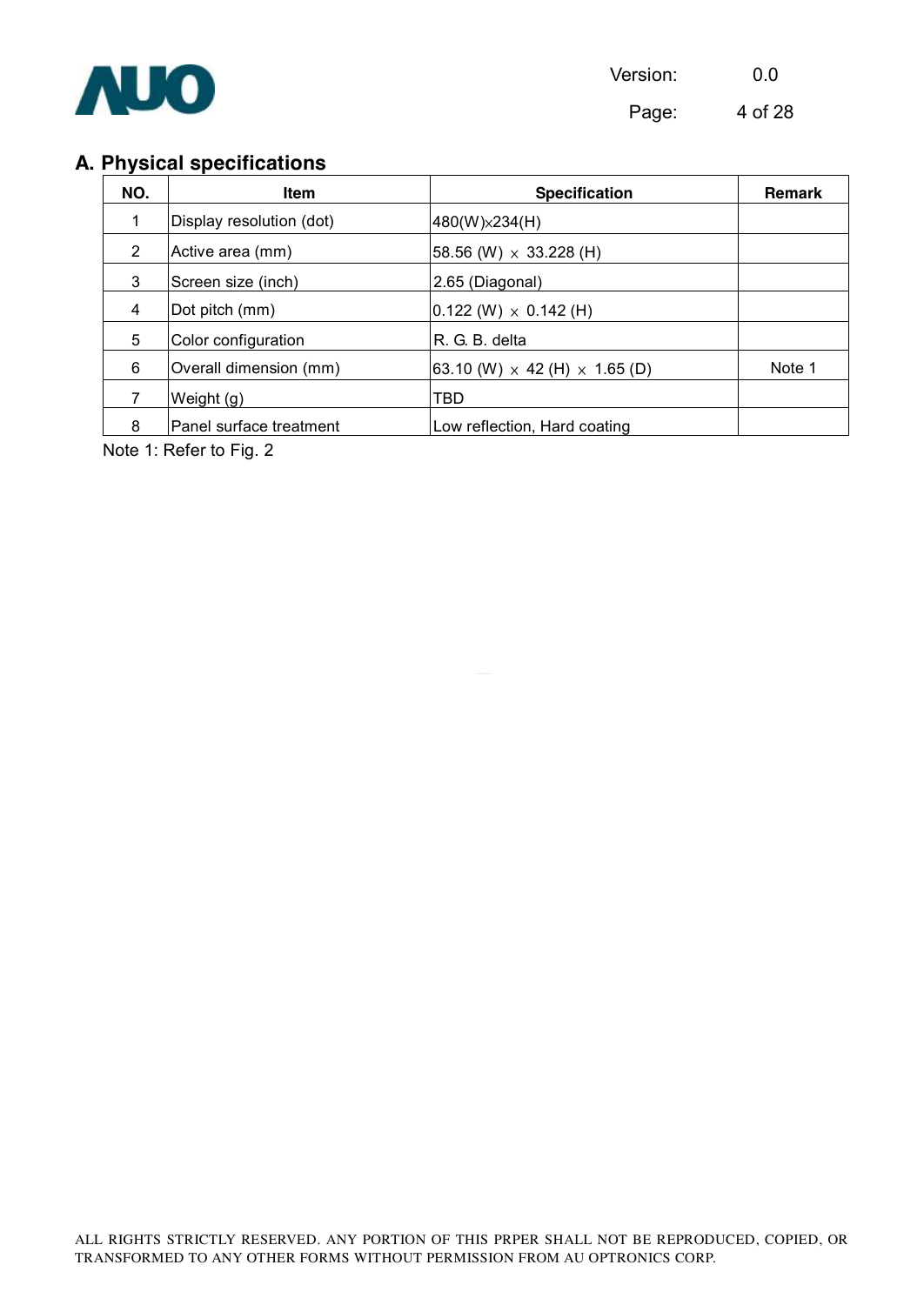

| Version: | 0.0     |
|----------|---------|
| Page:    | 5 of 28 |

# **B. Electrical specifications**

## **1.Pin assignment:**

| Pin no         | <b>Symbol</b>  | V <sub>O</sub> | <b>Description</b>                                   | Remark |  |
|----------------|----------------|----------------|------------------------------------------------------|--------|--|
| 1              | <b>DRV</b>     | VO             | Power transistor gate signal for the boost converter |        |  |
| $\overline{2}$ | <b>FB</b>      | VI             | Main boost regulator feedback input                  |        |  |
| 3              | ADJ0           |                | PLL adjustment Pin0                                  |        |  |
| 4              | ADJ1           |                | PLL adjustment Pin1                                  |        |  |
| 5              | <b>PVDD</b>    | P              | Power supply for PLL circuits (3.3v)                 |        |  |
| 6              | <b>PGND</b>    | P              | Ground pin for PLL circuits                          |        |  |
| $\overline{7}$ | VA             |                | Video R input signal                                 |        |  |
| 8              | VB             |                | Video G input signal                                 |        |  |
| 9              | <b>VC</b>      |                | Video B input signal                                 |        |  |
| 10             | <b>SCL</b>     |                | Serial communication clock input                     |        |  |
| 11             | <b>SDA</b>     |                | Serial communication data input                      |        |  |
| 12             | <b>CSB</b>     |                | Serial communication chip select                     |        |  |
| 13             | <b>GRB</b>     |                | Global reset pin                                     |        |  |
| 14             | <b>VSYNC</b>   |                | Vertical sync input. Negative polarity               |        |  |
| 15             | <b>HSYNC</b>   |                | Horizontal sync input. Negative polarity             |        |  |
| 16             | <b>DFRP</b>    | O              | Digital Frame polarity output signal                 |        |  |
| 17             | <b>AGND</b>    | $\mathsf C$    | Ground pin for source driver                         |        |  |
| 18             | VCI_OUT        | $\mathsf C$    | Power supply for source driver                       |        |  |
| 19             | <b>VCC</b>     | ${\sf P}$      | System power (3.3v)                                  |        |  |
| 20             | <b>GND</b>     | ${\sf P}$      | System ground                                        |        |  |
| 21             | $C1+$          | $\mathsf C$    |                                                      |        |  |
| 22             | $C1-$          | C              |                                                      |        |  |
| 23             | $C12+$         | $\mathsf C$    |                                                      |        |  |
| 24             | $C12-$         | $\mathsf C$    |                                                      |        |  |
| 25             | $C8+$          | C              | Power setting capacitor connect pin                  |        |  |
| 26             | C8-            | $\mathsf C$    |                                                      |        |  |
| 27             | V <sub>3</sub> | $\mathsf C$    |                                                      |        |  |
| 28             | $C31+$         | $\mathsf C$    |                                                      |        |  |
| 29             | $C31-$         | $\mathsf C$    |                                                      |        |  |
| 30             | <b>APOL</b>    | $\mathsf O$    | Frame polarity output signal for panel VCOM          |        |  |
| 31             | <b>VCAC</b>    | C              | APOL level supply                                    |        |  |
| 32             | <b>VGH</b>     | $\mathsf C$    | VGH turn on voltage                                  |        |  |
| 33             | <b>VGL</b>     | $\mathsf C$    | Power setting capacitor connect pin                  |        |  |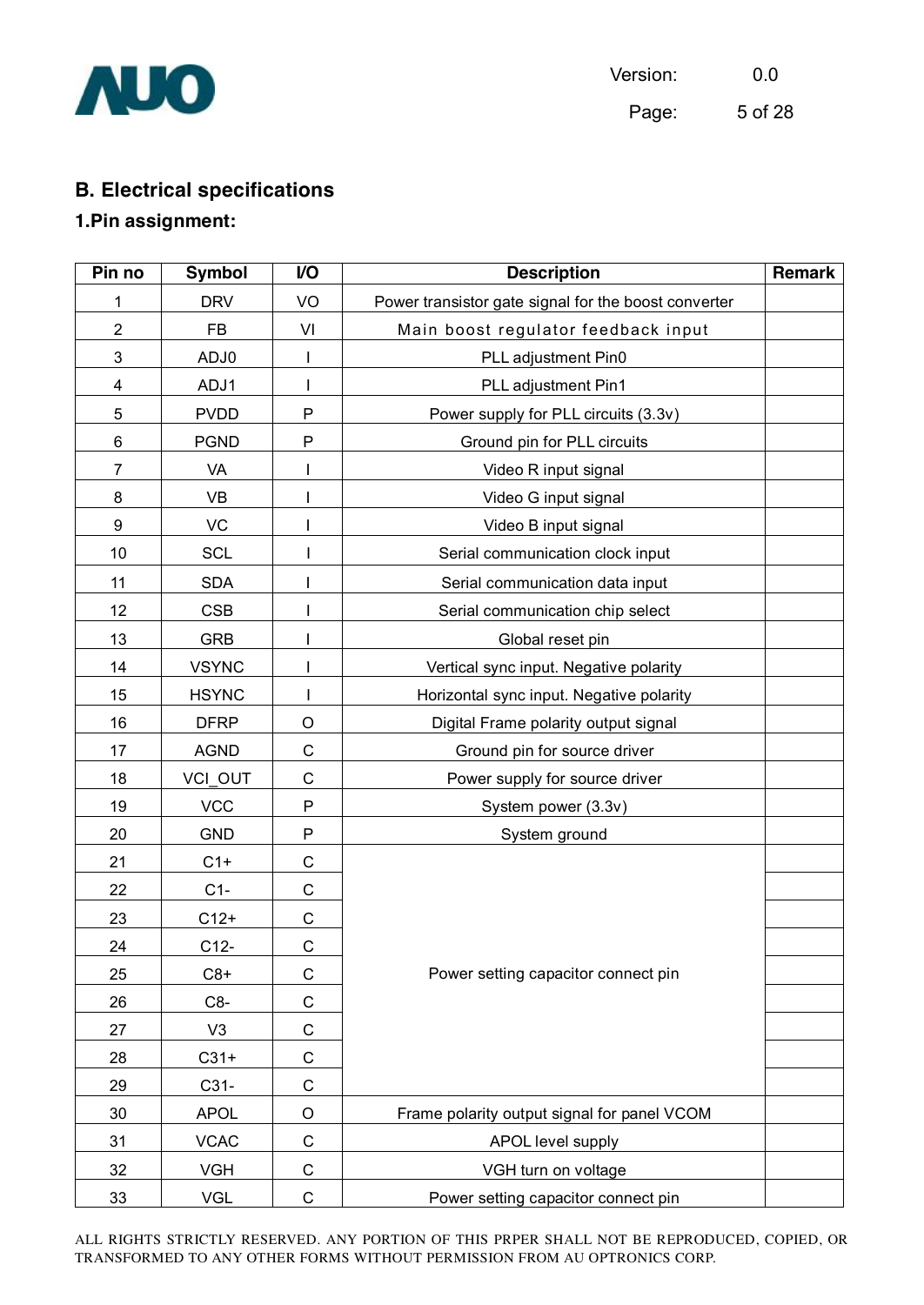

Page: 6 of 28

| Pin no | Symbol              | V <sub>O</sub> | <b>Description</b>     | Remark |  |
|--------|---------------------|----------------|------------------------|--------|--|
| 34     | Vgoff L             |                | VGL turn off voltage   |        |  |
| 35     | Vgoff H<br>VGL+VCOM |                |                        |        |  |
| 36     | <b>VCOMR</b>        |                | Adjust VCOM DC voltage |        |  |

#### **Illustration of I/O symbol**

I: Input. O: Output. VI: voltage input. VO: voltage output. P: Power. C: Capacitor pin. Note 1: Please refer to figure below for the definition of scanning direction.

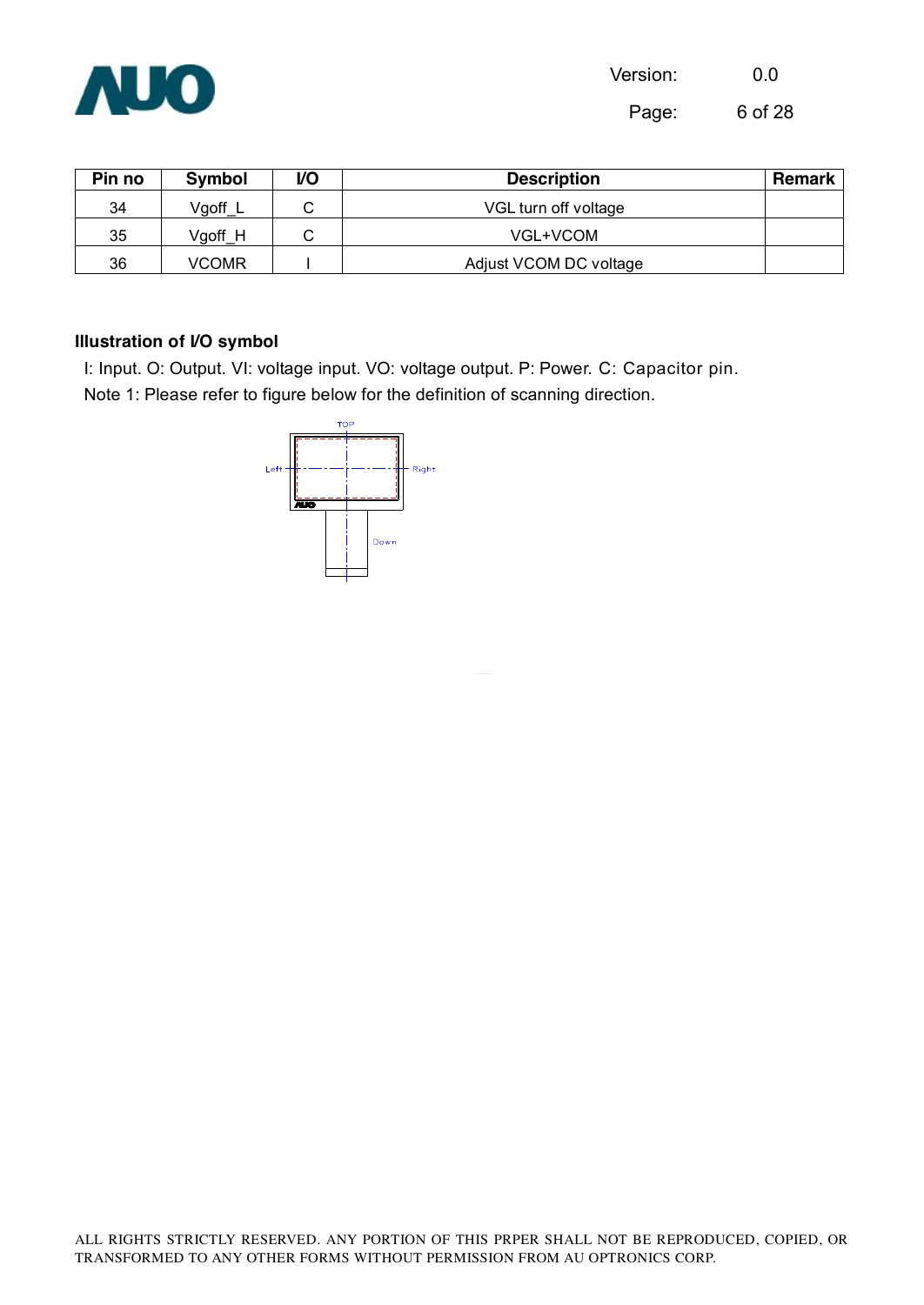

Page: 7 of 28

#### **2. Equivalent circuit of I/O**



#### **3. Absolute maximum ratings**

| Item                     | Symbol           | <b>Condition</b> | Min.   | Max. | Unit                 | Remark              |
|--------------------------|------------------|------------------|--------|------|----------------------|---------------------|
|                          | $V_{\rm CC}$     | $GND=0$          | $-0.5$ | 5.   | ٧                    |                     |
| Power voltage            | AV <sub>DD</sub> | $AV_{SS} = 0$    | $-0.5$ | 5.5  | V                    |                     |
| Input signal<br>voltage  | <b>VCOM</b>      |                  | $-2.9$ | 5.2  | V                    |                     |
| Operating<br>temperature | Topa             |                  | 0      | 70   | $\rm{C}$             | Ambient temperature |
| Storage<br>temperature   | Tstg             |                  | $-25$  | 80   | $\mathrm{C}^{\circ}$ | Ambient temperature |

#### **4. Electrical characteristics**

a. Typical operating conditions (GND=PGND=0V)

| .<br>Item    | ີ<br>Symbol    | Min.    | Typ.   | Max.    | <b>Unit</b> | <b>Remark</b> |
|--------------|----------------|---------|--------|---------|-------------|---------------|
|              | <b>VCC</b>     | 2.8     | 3.3    | 3.6     | V           |               |
|              | <b>PVDD</b>    | 2.8     | 3.3    | 3.6     | V           |               |
| Power supply | <b>VGH</b>     | 11.5    | 14     | 15      | V           | Note1.        |
|              | <b>VGL</b>     | $-13,5$ | $-12$  | $-11.5$ | V           | Note1.        |
|              | Vgoff_L        | $-13.5$ | $-12$  | $-11.5$ | V           | Note1.        |
|              | $V$ goff $H$   | $-9.1$  | $-6.4$ | $-5.7$  | V           | Note1.        |
|              | <b>VCI OUT</b> | 4.8     | 5      | 5.5     | V           | Note1.        |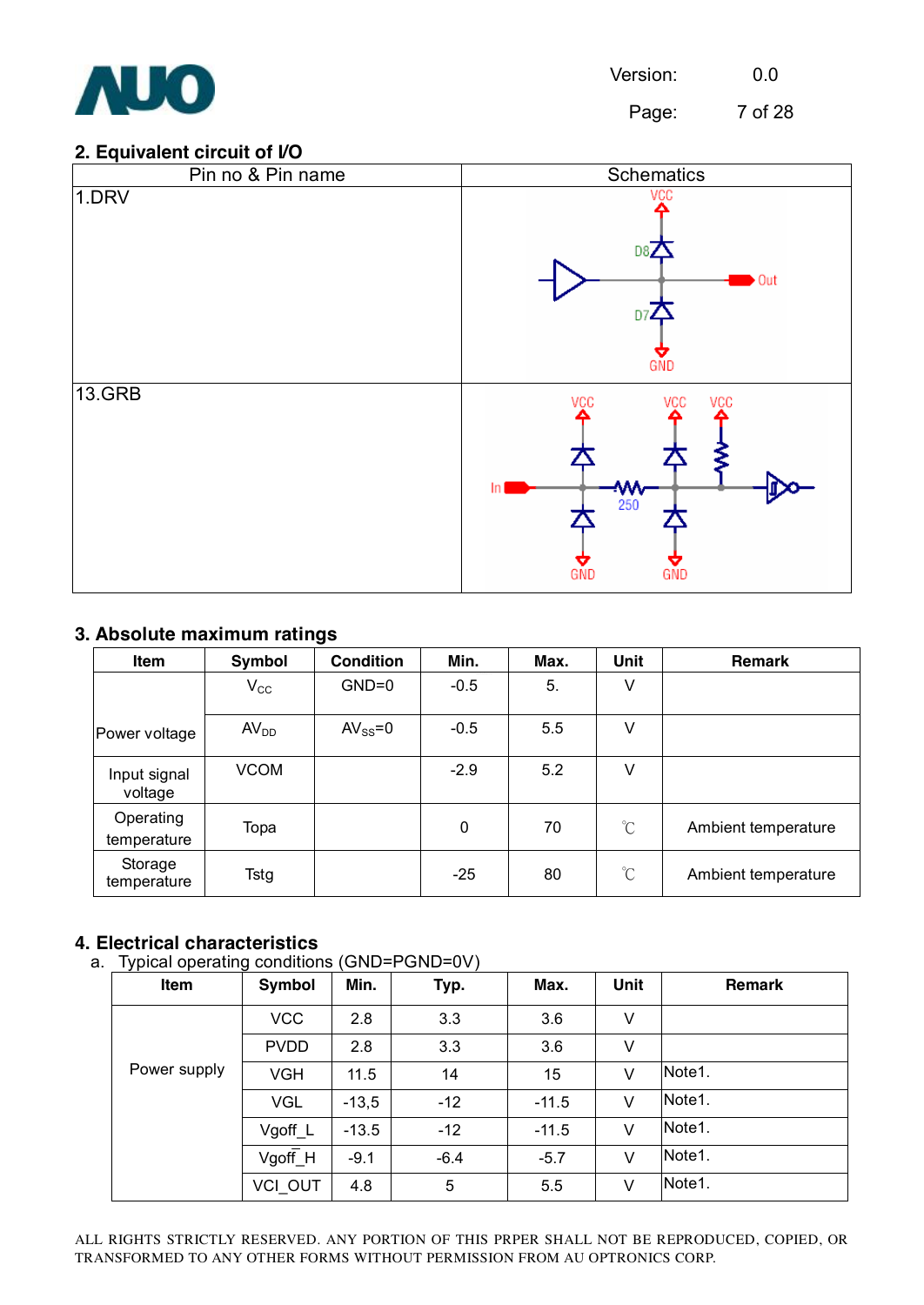

Page: 8 of 28

| Video signal<br>Amplitude<br>(VR, VG, VB) |         | Via         | 0.2         |                          | 5.0          |        |                     |
|-------------------------------------------|---------|-------------|-------------|--------------------------|--------------|--------|---------------------|
|                                           |         | <b>ViAC</b> |             | 3                        |              |        | <b>AC Component</b> |
|                                           |         | <b>ViDC</b> |             | 2.5                      |              |        | DC Component        |
|                                           |         | VI_high     |             |                          | 4.8          |        | Note 2.             |
| Output                                    | H Level | $V_{OH}$    | $Vcc-0.4$   |                          |              |        |                     |
| Signal<br>L Level<br>voltage              |         | $V_{OL}$    | <b>GND</b>  |                          | $GND+0.4$    |        |                     |
| Input                                     | H Level | $V_{IH}$    | $0.7V_{CC}$ | $\overline{\phantom{a}}$ | $V_{\rm CC}$ | V      |                     |
| Signal<br>voltage                         | L Level | $V_{IL}$    | <b>GND</b>  |                          | $0.3V_{CC}$  | V      |                     |
| Output                                    | H Level | <b>IOH</b>  |             | 10                       |              | uA     |                     |
| current                                   | L Level | <b>IOL</b>  |             | $-10$                    |              | uA     |                     |
| Analog stand by<br>current                |         | Ist         |             |                          | 200          | uA     | DCLK is stopped     |
| <b>VCOM</b>                               |         | $V_{CAC}$   | 4.6         | 5.6                      | 6.0          | $Vp-p$ | AC component        |
|                                           |         | $V_{CDC}$   |             | 1.13                     |              | V      | DC component        |

Note 1. These voltages (VGH, VGL, Vgoff\_H, Vgoff\_L, VCI\_OUT) are related to input voltage VCC.

Note 2. The R,G,B maximum input voltage can not higher than 4.8 volt.

#### b. Current consumption (GND=AVss=0V)

| <b>Parameter</b> | <b>Symbol</b> | <b>Condition</b> | Min.                     | Typ. | Max. | Unit      | <b>Remark</b> |
|------------------|---------------|------------------|--------------------------|------|------|-----------|---------------|
|                  | <b>I</b> CC   | $V_{CC} = 3.3V$  | $\overline{\phantom{a}}$ |      | 2.5  | <b>MA</b> |               |
|                  | <b>I</b> DD   | $AVDD=3.3V$      | $\sim$                   | 1.5  | 2.0  | <b>MA</b> |               |

#### **5. AC Timing**

a. NTSC:

| <b>Parameter</b>           | Symbol   | Min. | Typ.                     | Max. | Unit.     | <b>Remark</b> |
|----------------------------|----------|------|--------------------------|------|-----------|---------------|
| Clock period time          | tosc     | 94   | 104.6                    | 114  | ns        |               |
| Hsync period time          | $T_{Hs}$ | 61.5 | 63.5                     | 65.5 | <b>us</b> |               |
| Vsync pulse width          | Twvs     |      | $\overline{\phantom{0}}$ | 260  | Hs        |               |
| Vsync to Hsync timing      | Tvshs    | 0    |                          |      | ns        | Note1         |
| Hsync to Vsync timing      | Thsvs    | 0    |                          |      | ns        |               |
| Vsync to STV input time    | Tvs      |      | 19                       | 26   | Hs        | ref to Fig. 6 |
| Horizontal lines per field |          | 256  | 262.5                    | 268  | line      | Note 2        |

#### b. PAL:

| <b>Parameter</b>           | Symbol                     | Min. | Typ.  | Max. | Unit.     | <b>Remark</b> |
|----------------------------|----------------------------|------|-------|------|-----------|---------------|
| Clock period time          | tosc                       | 94   | 104.6 | 114  | ns        |               |
| Hsync period time          | $\mathsf{T}_{\mathsf{Hs}}$ | 62   | 64    | 66   | <b>us</b> |               |
| Vsync pulse width          | Twvs                       |      |       | 260  | Hs        |               |
| Vsync to Hsync timing      | Tvshs                      | 0    |       |      | ns        | Note1         |
| Hsync to Vsync timing      | Thsvs                      | 0    |       |      | ns        |               |
| Vsync to STV input time    | Tvs                        | 12   | 24    | 31   | Hs        | ref to Fig. 6 |
| Horizontal lines per field |                            | 306  | 312.5 | 318  | line      | Note 2        |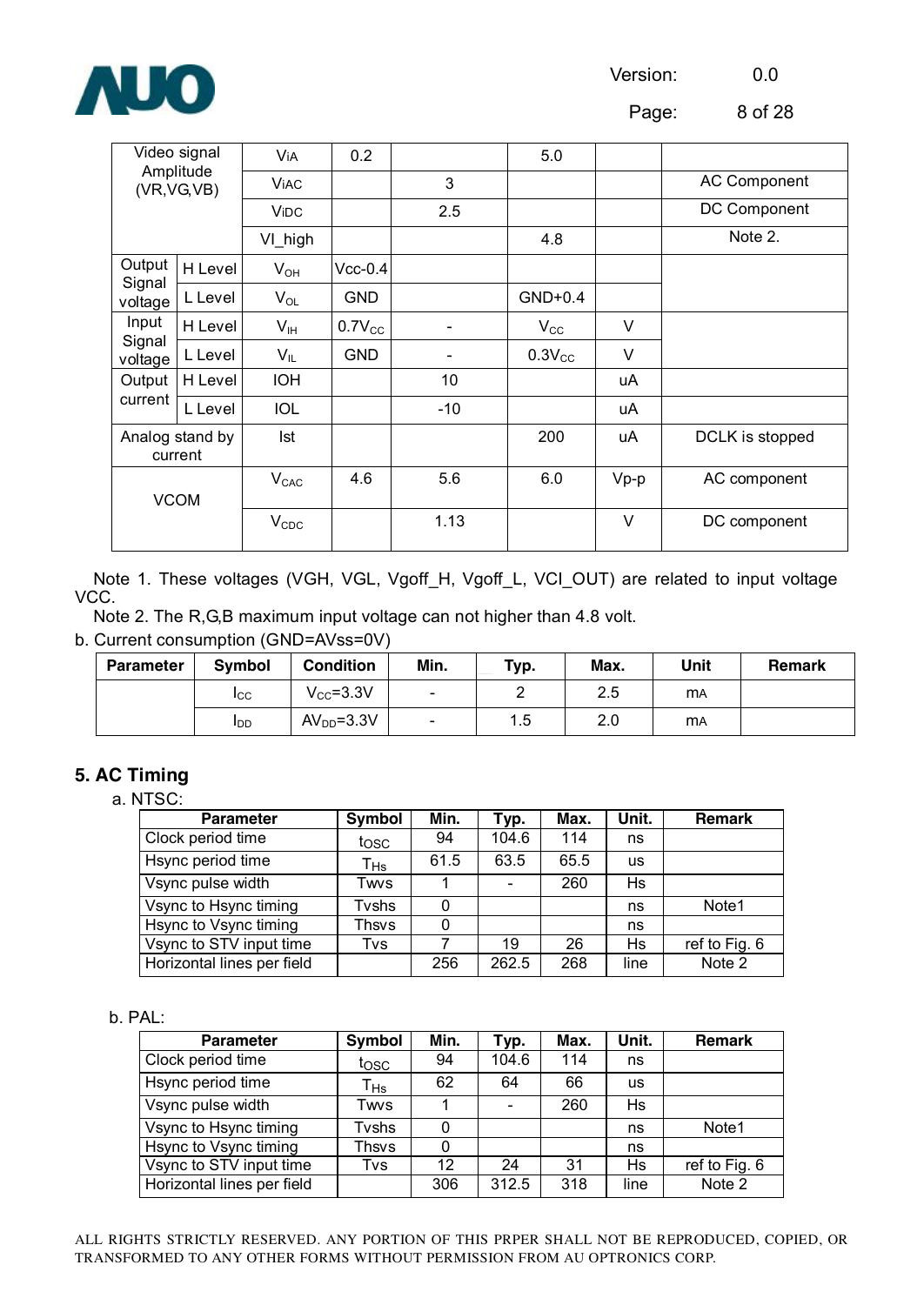

 Note 1: Vsync and Hsync both support rising edge or falling edge timing Note 2: Please don't use odd horizontal lines to drive LCD panel for both odd and even field simultaneously.

#### c. Horizontal Timing:

| <b>Parameter</b>             | Symbol     | Min.                     | $\tau$ yp. | Max.                     | Unit. | <b>Remark</b> |
|------------------------------|------------|--------------------------|------------|--------------------------|-------|---------------|
| Hsync frequency              | <b>Fhs</b> |                          | 15.75k     | $\blacksquare$           | Hz    |               |
| Hsync pulse width time       | Twhs       | 5                        | 44         | 600                      | Tclk  |               |
| Hsync to DFRP change<br>time | Thsdfrp    | $\overline{\phantom{0}}$ | 40         | $\overline{\phantom{a}}$ | Tclk  |               |
| Hsync to APOL change<br>time | Thsapol    |                          | 40         | $\overline{\phantom{a}}$ | Tclk  |               |

Refer to Figure 3.

#### d. 3-wire serial communication AC timing

| Parameter               | Symbol      | Min. | Typ. | Max. | Unit |
|-------------------------|-------------|------|------|------|------|
| Serial clock            | <b>Tsck</b> | 300  | 1000 |      | ns   |
| SCL pulse duty          | Tscw        | 40   | 50   | 60   | %    |
| CSB hold time           | <b>Tcst</b> | 120  |      |      | ns   |
| Serial data setup time  | <b>Tist</b> | 120  |      |      | ns   |
| Serial data hold time   | Tiht        | 120  |      |      | ns   |
| Serial clock high/low   | Tssw        | 120  |      |      | ns   |
| Chip select distinguish | Tcd         |      |      |      | us   |
| CSB to Vsync Time       | Tcv         |      |      |      | us   |

Refer to Figure 5.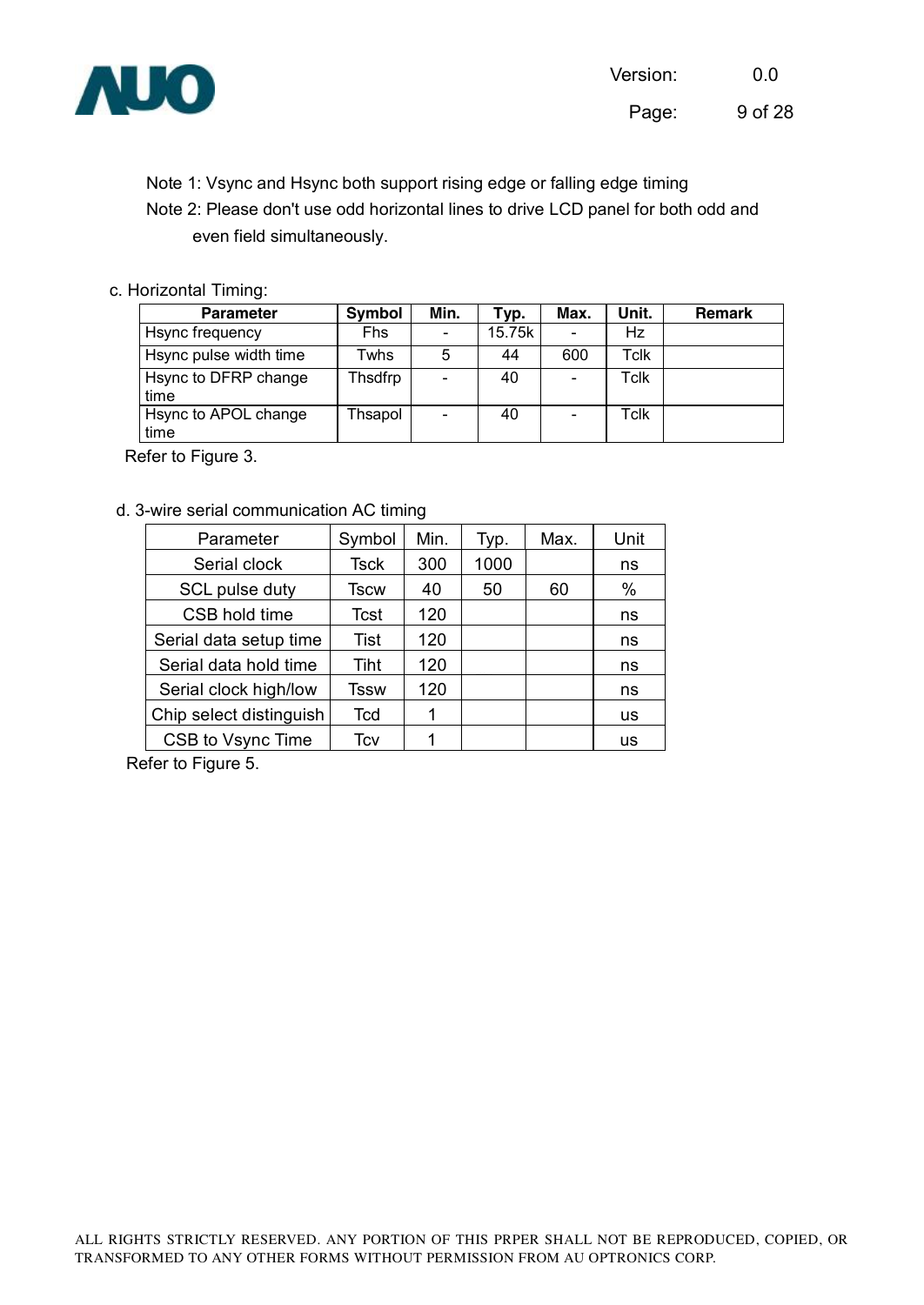

Page: 10 of 28

#### **6. The configuration of serial data at SDA terminal is at below**

|                | <b>MSB</b> |                                                 |                |                         |                         |                         |                         |                         |                         |                         |                    |                         |                |                |                | <b>LSB</b>     |                                         |              |
|----------------|------------|-------------------------------------------------|----------------|-------------------------|-------------------------|-------------------------|-------------------------|-------------------------|-------------------------|-------------------------|--------------------|-------------------------|----------------|----------------|----------------|----------------|-----------------------------------------|--------------|
|                |            | D15 D14 D13 D12 D11 D10 D9 D8 D7 D6 D5 D4 D3 D2 |                |                         |                         |                         |                         |                         |                         |                         |                    |                         |                |                | ID1            | D <sub>0</sub> |                                         |              |
|                |            | <b>Address</b>                                  |                | X                       |                         |                         |                         |                         |                         | <b>DATA</b>             |                    |                         |                |                |                |                |                                         |              |
| No.            |            | D15 D14 D13 D12                                 |                |                         | D <sub>11</sub>         | D <sub>10</sub>         | D <sub>9</sub>          | D <sub>8</sub>          | D <sub>7</sub>          | D <sub>6</sub>          | D <sub>5</sub>     | D <sub>4</sub>          | D <sub>3</sub> | D <sub>2</sub> | D <sub>1</sub> | D <sub>0</sub> | Description                             | Default      |
|                |            |                                                 |                | X                       | X                       | X                       | X                       | $\sf X$                 | X                       | X                       | X                  | $\overline{0}$          | $\overline{0}$ | $\mathbf 0$    | $\mathbf 0$    | $\mathbf 0$    | Select relationship                     | $\vee$       |
|                |            |                                                 |                | X                       | X                       | X                       | X                       | X                       | X                       | X                       | X                  | 0                       | $\mathbf 0$    | 0              | 0              | 1              | between the inputs                      |              |
| R <sub>0</sub> | 0          | 0                                               | 0              | $\pmb{\mathsf{X}}$      | X                       | $\pmb{\mathsf{X}}$      | $\pmb{\mathsf{X}}$      | $\pmb{\mathsf{X}}$      | $\pmb{\mathsf{X}}$      | $\pmb{\mathsf{X}}$      | $\pmb{\times}$     | $\mathbf 0$             | $\mathbf 0$    | $\mathbf 0$    | 1              | $\overline{0}$ | VA, VB, VC and                          |              |
|                |            |                                                 |                | X                       | X                       | $\sf X$                 | $\overline{\mathsf{X}}$ | $\overline{\mathsf{X}}$ | $\overline{\mathsf{X}}$ | $\sf X$                 | X                  | $\mathbf 0$             | $\mathbf 0$    | $\mathbf{1}$   | $\mathbf 0$    | $\overline{0}$ | outputs R, G, B.                        |              |
|                |            |                                                 |                | X                       | X                       | $\sf X$                 | X                       | X                       | X                       | X                       | X                  | 0                       | 1              | $\mathbf 0$    | 0              | 0              | Frame advance or                        |              |
|                |            |                                                 |                | X                       | X                       | $\sf X$                 | $\sf X$                 | $\sf X$                 | $\sf X$                 | $\sf X$                 | $\sf X$            | 1                       | $\mathbf 0$    | $\mathbf 0$    | $\mathbf 0$    | $\overline{0}$ | delay selection                         |              |
|                |            |                                                 |                | X                       | X                       | X                       | X                       | $\mathsf X$             | $\pmb{\times}$          | $\mathsf X$             | X                  | $\pmb{\times}$          | $\mathbf 0$    | $\mathbf 0$    | $\mathbf 0$    | $\mathbf 0$    | Up to down                              | $\vee$       |
|                |            |                                                 |                | X                       | X                       | $\pmb{\mathsf{X}}$      | X                       | $\pmb{\mathsf{X}}$      | $\pmb{\mathsf{X}}$      | $\pmb{\mathsf{X}}$      | X                  | $\mathsf X$             | $\mathbf 0$    | $\mathbf 0$    | $\mathbf 0$    | $\mathbf{1}$   | Down to up                              |              |
|                |            |                                                 |                | X                       | X                       | $\sf X$                 | $\mathsf{X}$            | $\mathsf{X}$            | $\sf X$                 | $\sf X$                 | $\sf X$            | $\sf X$                 | $\mathbf 0$    | $\mathbf 0$    | $\mathbf 0$    | $\mathbf 0$    | Right to left                           |              |
| R <sub>1</sub> | 0          | $\mathbf 0$                                     | 1              | X                       | X                       | $\sf X$                 | $\sf X$                 | X                       | X                       | $\sf X$                 | X                  | $\sf X$                 | $\overline{0}$ | $\mathbf 0$    | 1              | $\mathbf 0$    | Left to right                           | $\checkmark$ |
|                |            |                                                 |                | X                       | X                       | $\sf X$                 | X                       | $\sf X$                 | $\sf X$                 | $\mathsf X$             | X                  | X                       | $\mathbf 0$    | $\mathbf 0$    | $\mathbf 0$    | $\mathbf 0$    | In reset state                          |              |
|                |            |                                                 |                | $\overline{\mathsf{x}}$ | $\overline{\mathsf{X}}$ | $\overline{\mathsf{x}}$ | $\overline{\mathsf{x}}$ | $\overline{\mathsf{x}}$ | $\overline{\mathsf{x}}$ | $\overline{X}$          | X                  | $\overline{\mathsf{X}}$ | $\mathbf 0$    | 1              | $\mathbf 0$    | 0              | Normal                                  | $\vee$       |
|                |            |                                                 |                | $\pmb{\times}$          | X                       | $\mathsf X$             | X                       | $\pmb{\mathsf{X}}$      | $\pmb{\mathsf{X}}$      | $\pmb{\mathsf{X}}$      | X                  | X                       | $\mathbf 0$    | $\mathbf 0$    | $\mathbf 0$    | 0              | In standby mode                         |              |
|                |            |                                                 |                | X                       | X                       | $\overline{\mathsf{x}}$ | $\sf X$                 | $\overline{\mathsf{x}}$ | $\overline{\mathsf{X}}$ | $\overline{\mathsf{x}}$ | X                  | X                       | $\mathbf{1}$   | $\mathbf 0$    | $\mathbf 0$    | $\overline{0}$ | Normal                                  | $\vee$       |
|                |            |                                                 |                | X                       | X                       | $\pmb{\times}$          | X                       | X                       | X                       | X                       | $\mathbf{1}$       | $\mathbf 0$             | $\mathbf 0$    | $\mathbf 0$    | $\mathbf 0$    | $\mathbf 0$    |                                         | $\checkmark$ |
|                |            |                                                 |                | X                       | X                       | $\sf X$                 | X                       | X                       | X                       | X                       | 0                  | 0                       | $\mathbf 0$    | $\mathbf 0$    | $\mathbf 0$    | 1              |                                         |              |
| R <sub>2</sub> | 0          | 1                                               | $\overline{0}$ | $\pmb{\times}$          | X                       | X                       | $\pmb{\mathsf{X}}$      | X                       | X                       | X                       | $\mathbf 0$        | $\mathbf 0$             | $\mathbf 0$    | $\mathbf 0$    | 1              | $\mathbf 0$    | Set horizontal position                 |              |
|                |            |                                                 |                | X                       | X                       | $\overline{\mathsf{X}}$ | $\overline{\mathsf{X}}$ | $\overline{\mathsf{X}}$ | $\overline{\mathsf{X}}$ | $\overline{\mathsf{X}}$ | $\overline{0}$     | $\mathbf 0$             | $\overline{0}$ | $\mathbf{1}$   | $\overline{0}$ | $\overline{0}$ |                                         |              |
|                |            |                                                 |                | X                       | X                       | $\sf X$                 | X                       | X                       | X                       | X                       | 0                  | 0                       | 1              | 0              | 0              | $\mathbf 0$    |                                         |              |
|                |            |                                                 |                | X                       | X                       | X                       | $\pmb{\mathsf{X}}$      | Χ                       | X                       | X                       | $\mathbf 0$        | 1                       | $\mathbf 0$    | $\mathbf 0$    | $\mathbf 0$    | $\mathbf 0$    |                                         |              |
|                |            |                                                 |                | X                       | X                       | $\sf X$                 | $\overline{\mathsf{X}}$ | $\overline{\mathsf{X}}$ | $\overline{\mathsf{X}}$ | $\sf X$                 | $\sf X$            | $\mathbf 0$             | $\mathbf 0$    | $\mathbf 0$    | $\mathbf 0$    | $\mathbf 0$    |                                         | $\vee$       |
|                |            |                                                 |                | X                       | X                       | X                       | X                       | Χ                       | X                       | X                       | X                  | $\mathbf 0$             | $\mathbf 0$    | $\mathbf 0$    | $\mathbf 0$    | $\mathbf 1$    |                                         |              |
| R <sub>3</sub> | 0          | 1                                               | 1              | X                       | X                       | $\sf X$                 | $\overline{\mathsf{X}}$ | $\overline{\mathsf{X}}$ | $\overline{\mathsf{X}}$ | $\overline{\mathsf{X}}$ | X                  | $\mathbf 0$             | $\mathbf 0$    | $\mathbf 0$    | $\mathbf{1}$   | $\overline{0}$ | Set vertical position                   |              |
|                |            |                                                 |                | X                       | X                       | X                       | $\pmb{\mathsf{X}}$      | X                       | X                       | X                       | X                  | 0                       | $\mathbf 0$    | 1              | $\mathbf 0$    | $\mathbf 0$    |                                         |              |
|                |            |                                                 |                | X                       | X                       | $\sf X$                 | $\sf X$                 | $\sf X$                 | $\pmb{\mathsf{X}}$      | $\sf X$                 | X                  | $\mathbf 0$             | 1              | $\mathbf 0$    | $\mathbf 0$    | $\mathbf 0$    |                                         |              |
|                |            |                                                 |                | X                       | X                       | $\pmb{\mathsf{X}}$      | $\pmb{\mathsf{X}}$      | $\mathsf X$             | $\pmb{\mathsf{X}}$      | $\pmb{\mathsf{X}}$      | X                  | 1                       | $\mathbf 0$    | 0              | 0              | $\mathbf 0$    |                                         |              |
|                |            |                                                 |                | $\sf X$                 | $\overline{X}$          | $\overline{\mathsf{x}}$ | $\overline{X}$          | $\overline{\mathsf{x}}$ | $\overline{\mathsf{x}}$ | $\overline{X}$          | $\sf X$            | $\overline{X}$          | $\overline{0}$ | 1              | 0              | 1              |                                         | $\vee$       |
|                |            |                                                 |                | X                       | $\pmb{\mathsf{X}}$      | $\pmb{\mathsf{X}}$      | $\pmb{\times}$          | $\sf X$                 | $\pmb{\mathsf{X}}$      | $\sf X$                 | $\pmb{\mathsf{X}}$ | $\sf X$                 | $\mathbf 0$    | $\mathbf 0$    | $\mathbf 0$    | 1              | Adjust the VCOM AC<br>level             |              |
|                |            |                                                 |                | $\mathsf X$             | $\pmb{\mathsf{X}}$      | $\pmb{\times}$          | X                       | $\mathsf X$             | $\mathsf X$             | $\times$                | X                  | X                       | $\mathbf 0$    | $\mathbf 0$    | 1              | $\overline{0}$ |                                         |              |
| R <sub>4</sub> | 1          | $\mathbf{0}$                                    | $\overline{0}$ | $\pmb{\times}$          | $\mathsf{X}$            | $\sf X$                 | $\sf X$                 | $\mathsf X$             | $\mathsf X$             | $\mathsf X$             | $\sf X$            | $\mathsf X$             | $\mathbf 0$    | $\mathbf{1}$   | $\mathbf 0$    | $\mathbf 0$    |                                         |              |
|                |            |                                                 |                | X                       | X                       | $\mathsf{X}$            | X                       | X                       | X                       | $\mathsf{X}$            | X                  | $\mathsf{X}$            | $\mathbf 0$    | $\mathbf 0$    | $\mathbf 0$    | $\Omega$       | The APOL polarity, the<br>same as DFRP. | $\vee$       |
|                |            |                                                 |                | X                       | X                       | X                       | X                       | X                       | X                       | X                       | X                  | $\boldsymbol{X}$        | $\mathbf{1}$   | $\mathbf 0$    | $\mathbf 0$    | $\overline{0}$ | The APOL polarity will<br>be inverted.  |              |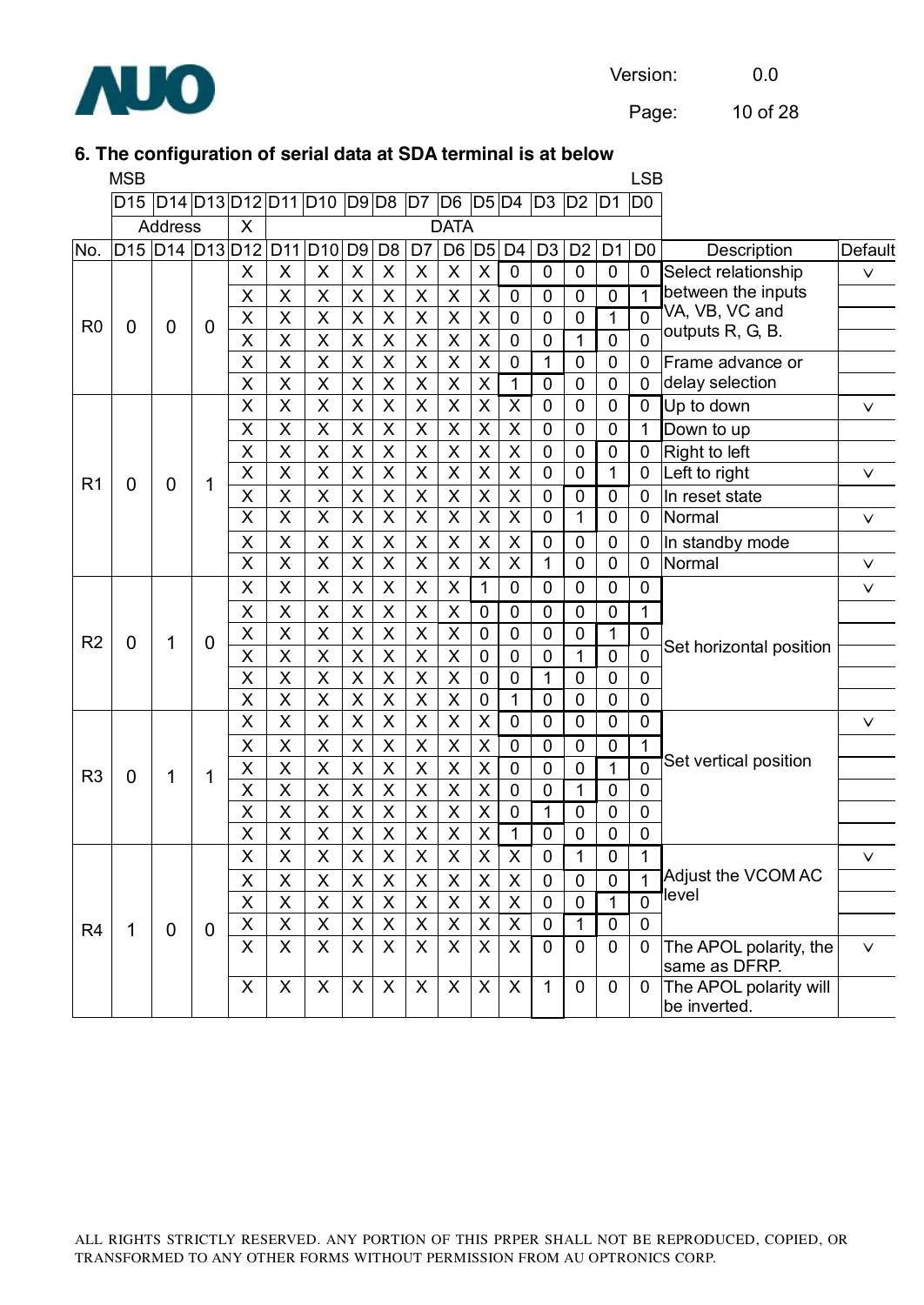

Page: 11 of 28

| No.            | D15  D14  D13 D12  D11  D10  D9  D8  D7  D6  D5 D4  D3 |                |   |                           |              |                           |                           |                         |                         |                |                         |                |                | D <sub>2</sub> | D1             | D <sub>0</sub> | Description                                       | Default |
|----------------|--------------------------------------------------------|----------------|---|---------------------------|--------------|---------------------------|---------------------------|-------------------------|-------------------------|----------------|-------------------------|----------------|----------------|----------------|----------------|----------------|---------------------------------------------------|---------|
|                |                                                        | <b>Address</b> |   | $\times$                  |              |                           |                           |                         |                         | <b>DATA</b>    |                         |                |                |                |                |                |                                                   |         |
|                |                                                        |                |   | $\sf X$                   | X            | X                         | $\sf X$                   | X                       | X                       | X              | $\times$                | $\overline{0}$ | 0              | $\mathbf 0$    | $\mathbf{0}$   | $\mathbf 0$    | Data format selected<br>by $D1$ .                 |         |
|                |                                                        |                |   | $\times$                  | X            | X                         | $\sf X$                   | X                       | X                       | $\sf X$        | X                       | $\overline{0}$ | $\overline{0}$ | $\overline{0}$ | $\Omega$       | 1              | Data format auto<br>selection.                    | $\vee$  |
|                |                                                        |                |   | X                         | X            | X                         | X                         | X                       | X                       | X              | X                       | 0              | 0              | $\mathbf 0$    | 0              | $\mathbf 0$    | <b>NTSC</b>                                       | $\vee$  |
|                |                                                        |                |   | X                         | $\mathsf{X}$ | $\overline{X}$            | $\times$                  | $\overline{\mathsf{X}}$ | X                       | $\overline{X}$ | $\overline{\mathsf{x}}$ | 0              | 0              | 0              | 1              | $\mathbf 0$    | <b>PAL</b>                                        |         |
| R <sub>5</sub> | 1                                                      | $\overline{0}$ | 1 | $\sf X$                   | X            | $\sf X$                   | $\sf X$                   | X                       | $\sf X$                 | $\sf X$        | $\sf X$                 | 0              | $\overline{0}$ | 0              | 0              | 0              | Normally display                                  | $\vee$  |
|                |                                                        |                |   | X                         | X            | $\overline{\mathsf{X}}$   | $\times$                  | $\overline{X}$          | $\overline{\mathsf{X}}$ | $\overline{X}$ | $\mathsf X$             | $\overline{0}$ | 0              | 1              | 0              | $\mathbf 0$    | 16:9 wide display                                 |         |
|                |                                                        |                |   | $\sf X$                   | X            | X                         | $\sf X$                   | $\times$                | $\overline{\mathsf{X}}$ | $\mathsf{X}$   | $\mathsf{X}$            | $\overline{0}$ | 0              | 0              | $\overline{0}$ | $\mathbf 0$    | <b>Hsync and Vsync</b><br>input Positive polarity | $\vee$  |
|                |                                                        |                |   | $\boldsymbol{\mathsf{X}}$ | $\mathsf{x}$ | $\mathsf{X}$              | $\sf X$                   | $\sf X$                 | $\sf X$                 | $\mathsf{X}$   | $\mathsf{X}$            | $\overline{0}$ | 1              | $\overline{0}$ | $\overline{0}$ | $\overline{0}$ | <b>Hsync and Vsync</b><br>input Negative polarity |         |
|                |                                                        |                |   | X                         | X            | $\boldsymbol{\mathsf{X}}$ | X                         | X                       | $\pmb{\times}$          | $\mathsf X$    | $\overline{\mathsf{X}}$ | 0              | 0              | $\mathbf 0$    | 0              | $\mathbf 0$    | Normal display                                    | $\vee$  |
|                |                                                        |                |   | X                         | X            | $\mathsf X$               | $\times$                  | $\sf X$                 | $\pmb{\times}$          | $\pmb{\times}$ | $\mathsf{X}$            | $\mathbf{1}$   | 0              | 0              | $\overline{0}$ | 0              | 4:3 narrow display                                |         |
|                |                                                        |                |   | X                         | X            | $\sf X$                   | $\sf X$                   | X                       | X                       | 0              | 0                       | 0              | 0              | $\overline{0}$ | $\overline{0}$ | $\Omega$       | PWM control circuit is<br>shut down.              | $\vee$  |
|                |                                                        |                |   | X                         | X            | $\mathsf{X}$              | $\sf X$                   | $\mathsf{X}$            | X                       | $\Omega$       | $\overline{0}$          | $\overline{0}$ | $\overline{0}$ | $\overline{0}$ | $\overline{0}$ | $\mathbf{1}$   | <b>PWM</b> circuit is<br>working.                 |         |
|                |                                                        |                |   | X                         | $\mathsf{X}$ | $\sf X$                   | $\boldsymbol{\mathsf{X}}$ | X                       | X                       | $\overline{0}$ | $\overline{0}$          | $\overline{0}$ | 0              | 0              | 0              | $\mathbf 0$    | PLL is working.                                   | $\vee$  |
| R <sub>6</sub> | 1                                                      | 1              | 0 | X                         | X            | $\boldsymbol{\mathsf{X}}$ | X                         | $\mathsf X$             | X                       | 0              | 0                       | $\overline{0}$ | 0              | 0              | 1              | 0              | PLL is disabled.                                  |         |
|                |                                                        |                |   | X                         | X            | $\sf X$                   | $\times$                  | X                       | X                       | 1              | 0                       | 0              | 0              | 0              | 0              | $\mathbf 0$    |                                                   | $\vee$  |
|                |                                                        |                |   | X                         | X            | $\boldsymbol{\mathsf{X}}$ | $\boldsymbol{\mathsf{X}}$ | X                       | X                       | 0              | 0                       | 0              | 0              | 1              | 0              | 0              | <b>PLL</b> frequency                              |         |
|                |                                                        |                |   | X                         | X            | $\sf X$                   | X                         | $\sf X$                 | X                       | 0              | 0                       | 0              | 1              | 0              | 0              | 0              | Selection                                         |         |
|                |                                                        |                |   | X                         | X            | $\sf X$                   | $\pmb{\times}$            | $\sf X$                 | $\overline{\mathsf{X}}$ | 0              | 0                       | 1              | 0              | 0              | 0              | $\mathbf 0$    |                                                   |         |
|                |                                                        |                |   | X                         | X            | X                         | X                         | X                       | X                       | 0              | 1                       | 0              | 0              | 0              | 0              | $\mathbf 0$    |                                                   |         |

"X" => don't care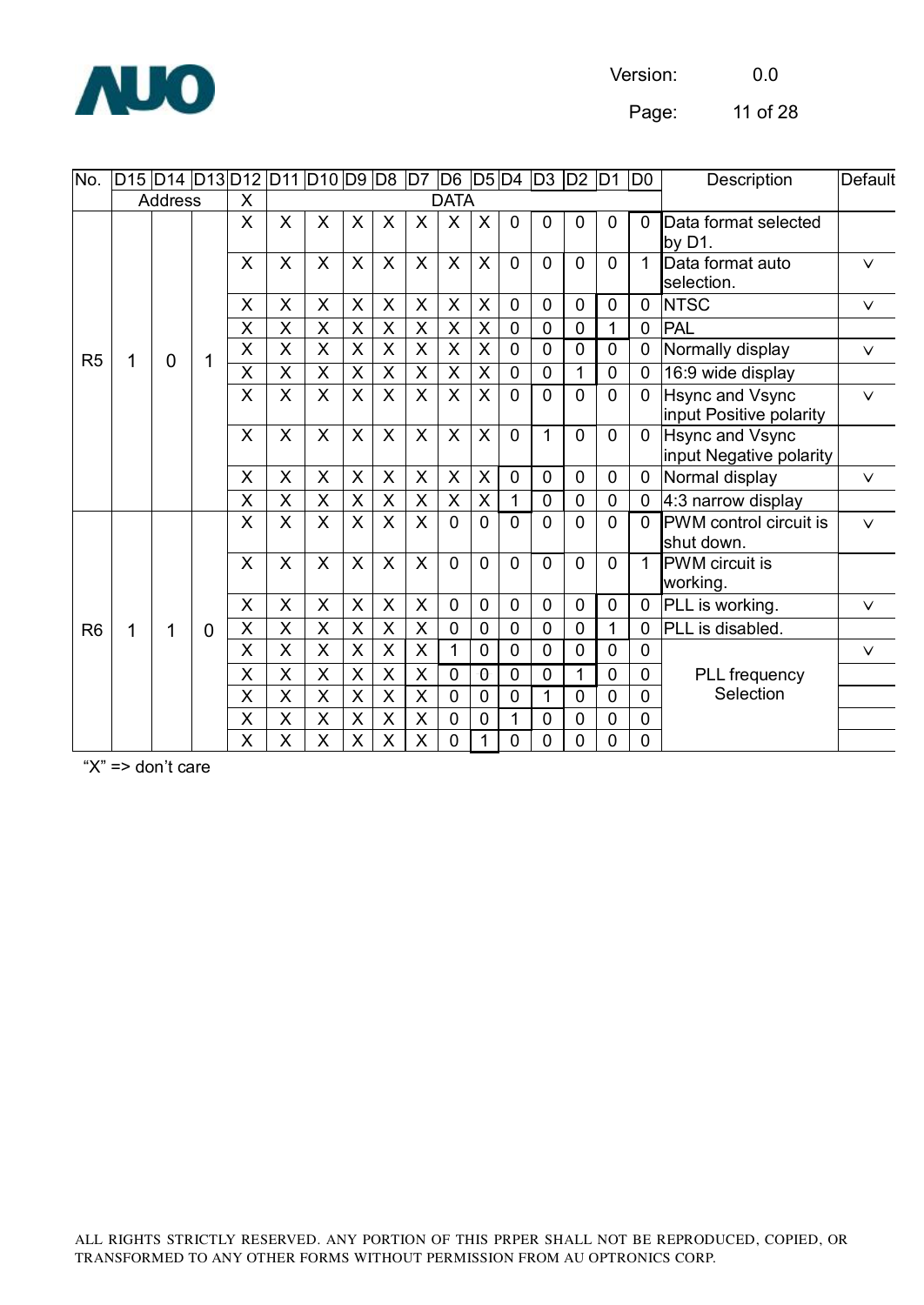

#### **Register detail description**

#### Register **R0**:

Control and switch the relationship between the inputs VA, VB, VC and outputs R, G, B. This function is used to match different types of color filters.

| D <sub>2</sub> | D1 | D <sub>0</sub> |   | Output ( $n=1$ to 160) |   |           |
|----------------|----|----------------|---|------------------------|---|-----------|
|                |    |                | R | G                      | B |           |
| 0              | 0  | 0              | R | G                      | B | Odd Line  |
|                |    |                | G | B                      | R | Even Line |
| 0              | 0  | 1              | G | B                      | R | Odd Line  |
|                |    |                | B | R                      | G | Even Line |
| 0              |    | Χ              | B | R                      | G | Odd Line  |
|                |    |                | R | G                      | B | Even Line |
|                | 0  | 0              | R | G                      | B | Odd Line  |
|                |    |                | B | R                      | G | Even Line |
|                | 0  |                | G | B                      | R | Odd Line  |
|                |    |                | R | G                      | B | Even Line |
| 4              |    | Χ              | B | R                      | G | Odd Line  |
|                |    |                | G | B                      | R | Even Line |

"X" => Regardless

#### Frame advance or delay selection

| D4 | D3 | Advance Frame | Unit | <b>Notes</b>                                                    |
|----|----|---------------|------|-----------------------------------------------------------------|
|    |    | Default       |      | <b>Odd frame: Vsync and Hsync falling edge</b>                  |
|    |    | Odd frame     |      | are synchronize                                                 |
|    |    | Even frame    |      | Even frame: Vsync and Hsync falling edge<br>are not synchronize |
|    |    |               |      | Refer to Fig.7                                                  |

"X" => Regardless

#### Register **R1**:

Set the scan direction, reset, and standby mode.

| Bit            | Function                                                          |
|----------------|-------------------------------------------------------------------|
| D <sub>0</sub> | Up/down scan direction. "1"=> Down to up.                         |
|                | "0"=> Up to down (Default).                                       |
| D1             | Left/Right scan direction. "1"=> Left to right. (Default)         |
|                | "0"=>Right to left.                                               |
| D <sub>2</sub> | Global reset pin, it should be connected to VCC in normal         |
|                | operation. IF connected to GND, the controller is in reset state, |
|                | normally pulled high.                                             |
| D <sub>3</sub> | Standby mode, active low. Normally pulled high.                   |
|                |                                                                   |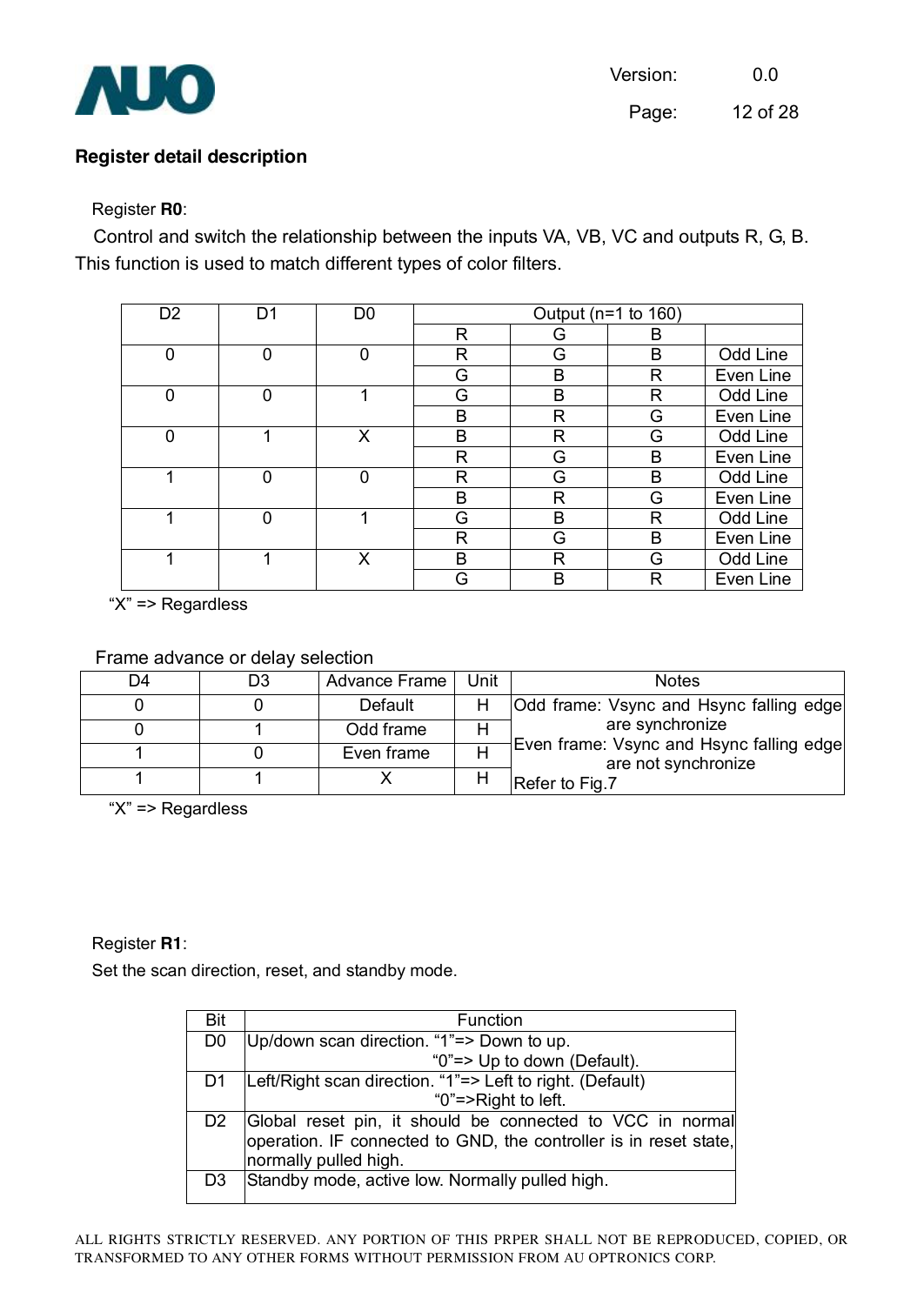

Page: 13 of 28

#### Default scan direction is below:



#### Register **R2**:

Set the horizontal position adjustment timing.

| D <sub>5</sub>      | D4             | D <sub>3</sub> | D <sub>2</sub> | D <sub>1</sub> | D <sub>0</sub>      | NO.            | Unit        |
|---------------------|----------------|----------------|----------------|----------------|---------------------|----------------|-------------|
| 0                   | $\pmb{0}$      | 0              | 0              | 0              | 0                   | $-32$          |             |
| $\overline{0}$      | 0              | $\mathbf 0$    | $\mathbf 0$    | 0              | 1                   | $-31$          |             |
| $\overline{0}$      | $\overline{0}$ | $\overline{0}$ | $\overline{0}$ | $\overline{1}$ | $\overline{0}$      | $-30$          |             |
| $\mathbf 0$         | $\pmb{0}$      | $\mathsf 0$    | $\mathbf 0$    | 1              | $\mathbf{1}$        | $-29$          |             |
| $\overline{0}$      | $\overline{0}$ | $\overline{0}$ | $\overline{1}$ | $\mathbf 0$    | 0                   | $-28$          |             |
| Ì.                  | t              | ÷              | t              | t              | t                   | ÷              |             |
| Ì,                  | Ì,             | t              | t              | Ì.             | ÷                   | ł,             |             |
| $\overline{0}$      | 1              | 1              | 1              | $\mathbf 0$    | $\mathbf{1}$        | $-3$           |             |
| $\mathbf 0$         | 1              | 1              | 1              | 1              | $\mathbf 0$         | $-2$           |             |
| $\mathbf 0$         | 1              | 1              | 1              | 1              | 1                   | $-1$           |             |
| $\overline{1}$      | $\overline{0}$ | $\overline{0}$ | $\mathbf 0$    | $\overline{0}$ | $\overline{0}$      | <b>Default</b> |             |
| $\mathbf 1$         | $\mathbf 0$    | $\mathbf 0$    | $\mathbf 0$    | $\mathbf 0$    | 1                   | $+1$           |             |
| 1                   | $\mathbf 0$    | $\mathsf 0$    | $\mathbf 0$    | 1              | 0                   | $+2$           | <b>DCLK</b> |
| 1                   | $\mathbf 0$    | $\mathsf 0$    | $\mathbf 0$    | 1              | 1                   | $+3$           |             |
| ٠<br>$\blacksquare$ | t              | t,             | t              | ٠<br>٠         | ٠<br>$\blacksquare$ | t,             |             |
| İ,                  | Ì              | t              | t              | ٠              | ÷                   | t,             |             |
| $\overline{1}$      | 1              | $\overline{0}$ | 1              | 1              | 1                   | $+23$          |             |
| 1                   | 1              | 1              | $\mathbf 0$    | 0              | 0                   | $+24$          |             |
| $\overline{1}$      | $\overline{1}$ | $\overline{1}$ | $\overline{0}$ | $\overline{0}$ | $\overline{1}$      | $+25$          |             |
| $\overline{1}$      | 1              | 1              | $\overline{0}$ | 1              | 0                   | $+26$          |             |
| 1                   | 1              | 1              | $\mathbf 0$    | 1              | $\overline{1}$      | $+27$          |             |
| 1                   | 1              | 1              | 1              | $\mathbf 0$    | 0                   | $+28$          |             |
| $\mathbf 1$         | 1              | 1              | 1              | $\overline{0}$ | $\mathbf{1}$        | $+28$          |             |
| 1                   | 1              | 1              | 1              | 1              | 0                   | $+28$          |             |
| $\overline{1}$      | 1              | $\overline{1}$ | 1              | 1              | $\mathbf{1}$        | $+28$          |             |

Remark: D[5:0]= 111011~111111 will be keep +28 position shift.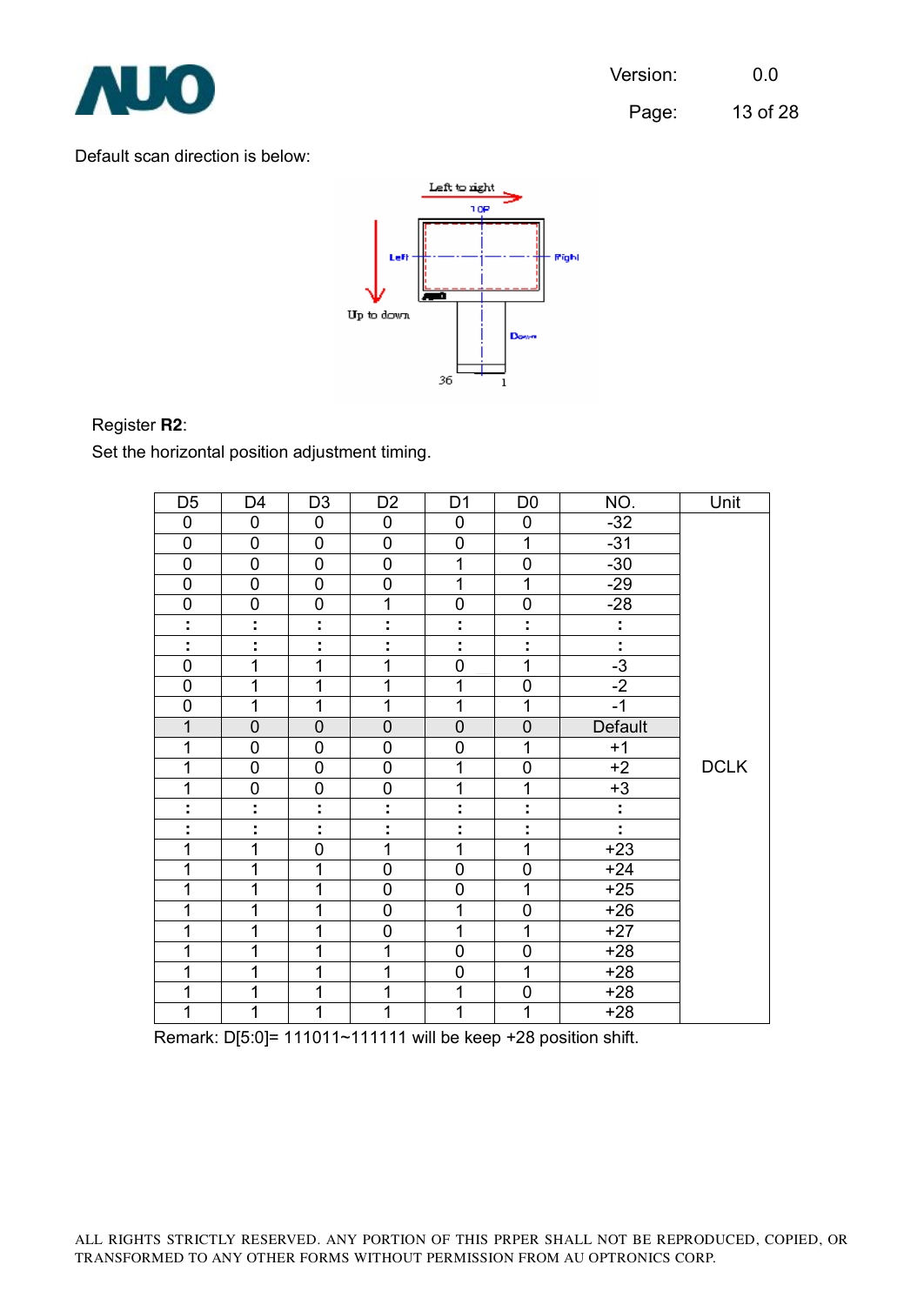

Page: 14 of 28

## Register **R3**:

Set the vertical position adjustment timing.

| D <sub>4</sub><br>$\overline{0}$ | D <sub>3</sub>          | D <sub>2</sub><br>$\overline{0}$ | D <sub>1</sub><br>$\overline{0}$ | D <sub>0</sub>                   | NO.                                                                       | Unit |
|----------------------------------|-------------------------|----------------------------------|----------------------------------|----------------------------------|---------------------------------------------------------------------------|------|
|                                  | $\overline{0}$          | $\overline{0}$                   | $\overline{0}$                   | $\overline{0}$<br>$\overline{1}$ | <b>Default</b>                                                            |      |
| $\overline{0}$                   | $\overline{0}$          |                                  |                                  |                                  | $+1$                                                                      |      |
| $\overline{0}$                   | $\overline{0}$          | $\overline{0}$                   | $\overline{1}$                   | $\overline{0}$                   | $+2$                                                                      |      |
| $\mathbf 0$                      | $\pmb{0}$               | $\mathbf 0$                      | $\overline{1}$                   | $\overline{1}$                   | $+3$                                                                      |      |
| $\overline{0}$                   | $\overline{0}$          | $\overline{1}$                   | $\overline{0}$                   | $\overline{0}$                   | $+4$                                                                      |      |
| $\overline{0}$                   | 0                       | $\overline{1}$                   | $\overline{0}$                   | $\overline{1}$                   | $+5$                                                                      |      |
| $\mathbf 0$                      | $\mathbf 0$             | $\overline{1}$                   | $\overline{1}$                   | $\overline{0}$                   | $+6$                                                                      |      |
| $\overline{0}$                   | $\overline{0}$          | $\overline{1}$                   | $\overline{1}$                   | $\overline{1}$                   | $+7$                                                                      |      |
| $\overline{0}$                   | $\overline{1}$          | $\overline{0}$                   | $\overline{0}$                   | $\overline{0}$                   | $\frac{\overline{X}}{\overline{X}}$                                       |      |
| $\overline{0}$                   | $\overline{1}$          | $\overline{0}$                   | $\overline{0}$                   | $\overline{1}$                   |                                                                           |      |
| $\mathbf 0$                      | $\overline{1}$          | $\mathbf 0$                      | $\overline{1}$                   | 0                                |                                                                           | Н    |
| $\overline{0}$                   | $\overline{1}$          | $\overline{0}$                   | $\overline{1}$                   | $\overline{1}$                   |                                                                           |      |
| $\overline{0}$                   | $\overline{\mathbf{1}}$ | $\overline{1}$                   | $\overline{0}$                   | $\overline{0}$                   |                                                                           |      |
| $\overline{0}$                   | $\overline{1}$          | $\overline{1}$                   | $\overline{0}$                   | $\overline{1}$                   |                                                                           |      |
| $\overline{0}$                   | $\overline{1}$          | $\overline{1}$                   | $\overline{\mathbf{1}}$          | $\overline{0}$                   |                                                                           |      |
| $\mathbf 0$                      | $\overline{1}$          | $\overline{1}$                   | $\overline{1}$                   | $\overline{1}$                   | $\frac{X}{X} \frac{X}{X} \frac{X}{X} \frac{X}{X} \frac{X}{X} \frac{X}{X}$ |      |
| $\overline{\mathbf{1}}$          | $\mathbf 0$             | $\mathbf 0$                      | 0                                | $\mathbf 0$                      |                                                                           |      |
| $\overline{\mathbf{1}}$          | $\overline{0}$          | $\overline{0}$                   | $\overline{0}$                   | $\overline{1}$                   |                                                                           |      |
| $\overline{1}$                   | $\overline{0}$          | $\overline{0}$                   | $\overline{1}$                   | 0                                |                                                                           |      |
| $\overline{1}$                   | $\overline{0}$          | $\overline{0}$                   | $\overline{1}$                   | $\overline{1}$                   | $\overline{\mathsf{x}}$                                                   |      |
| 1                                | $\mathbf 0$             | $\overline{1}$                   | 0                                | $\mathbf 0$                      | $-12$                                                                     |      |
| $\overline{1}$                   | $\overline{0}$          | $\overline{1}$                   | $\overline{0}$                   | $\overline{1}$                   | $-11$                                                                     |      |
| $\overline{1}$                   | $\overline{0}$          | $\overline{1}$                   | $\overline{1}$                   | $\overline{0}$                   | $-10$                                                                     |      |
| $\overline{1}$                   | $\overline{0}$          | $\overline{1}$                   | $\overline{\mathbf{1}}$          | $\overline{1}$                   |                                                                           |      |
| $\overline{\mathbf{1}}$          | $\overline{1}$          | $\overline{0}$                   | $\overline{0}$                   | $\overline{0}$                   | $\frac{-9}{-8}$                                                           |      |
| $\overline{\mathbf{1}}$          | $\overline{1}$          | $\overline{0}$                   | $\overline{0}$                   | $\overline{1}$                   | $-7$                                                                      |      |
| $\overline{\mathbf{1}}$          | $\overline{\mathbf{1}}$ | $\overline{0}$                   | $\overline{\mathbf{1}}$          | $\overline{0}$                   | $-6$                                                                      |      |
| $\overline{1}$                   | $\overline{1}$          | $\overline{0}$                   | $\overline{\mathbf{1}}$          | $\overline{1}$                   | $\frac{-5}{-4}$                                                           |      |
| $\overline{1}$                   | $\overline{1}$          | $\overline{1}$                   | $\overline{0}$                   | $\overline{0}$                   |                                                                           |      |
| $\overline{1}$                   | $\overline{1}$          | $\overline{1}$                   | $\overline{0}$                   | $\overline{1}$                   | $-3$                                                                      |      |
| $\overline{1}$                   | $\overline{1}$          | $\overline{1}$                   | $\overline{1}$                   | $\mathbf 0$                      | $-2$                                                                      |      |
| $\overline{1}$                   | $\overline{1}$          | $\overline{1}$                   | $\overline{1}$                   | $\overline{1}$                   | $-1$                                                                      |      |

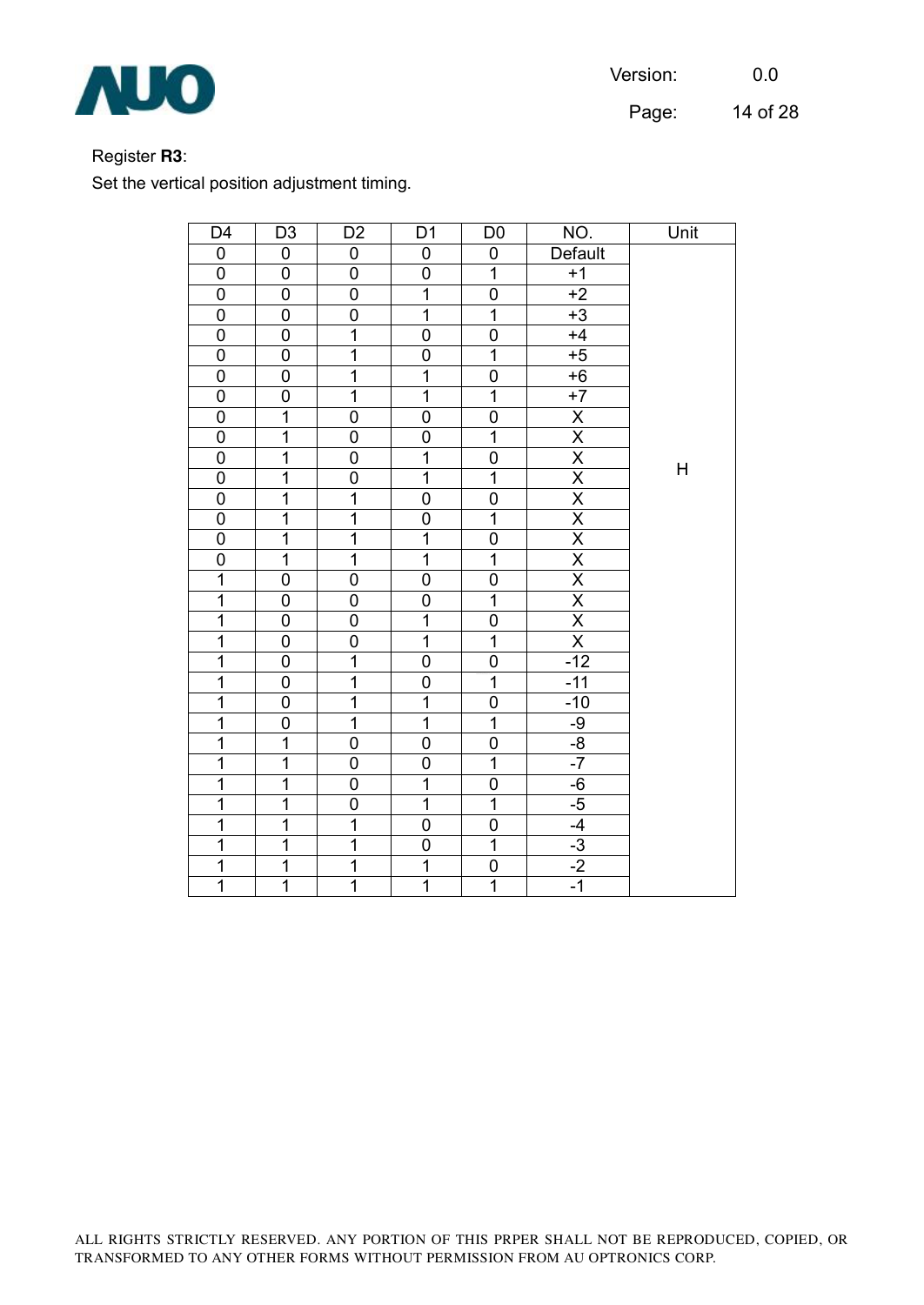Page: 15 of 28

#### Register **R4**:

D0~D2: Adjust the VCOM AC level.



|                | VCAC level setting (Unit: V) |                |              |  |  |  |  |  |  |
|----------------|------------------------------|----------------|--------------|--|--|--|--|--|--|
| D <sub>2</sub> | D <sub>1</sub>               | D <sub>0</sub> | Level        |  |  |  |  |  |  |
| ი              |                              | 0              | 4.6          |  |  |  |  |  |  |
|                |                              |                | 4.8          |  |  |  |  |  |  |
|                |                              |                | 5.0          |  |  |  |  |  |  |
|                |                              |                | 5.2          |  |  |  |  |  |  |
|                |                              |                | 5.4          |  |  |  |  |  |  |
|                |                              |                | 5.6(Default) |  |  |  |  |  |  |
|                |                              |                | 5.8          |  |  |  |  |  |  |
|                |                              |                | 6.0          |  |  |  |  |  |  |

D3: Set the polarity of APOL. If D3=0, then the polarity of APOL is the same as the polarity of DFRP. As below:



If D3=1, then the polarity of APOL is inverted. As below:

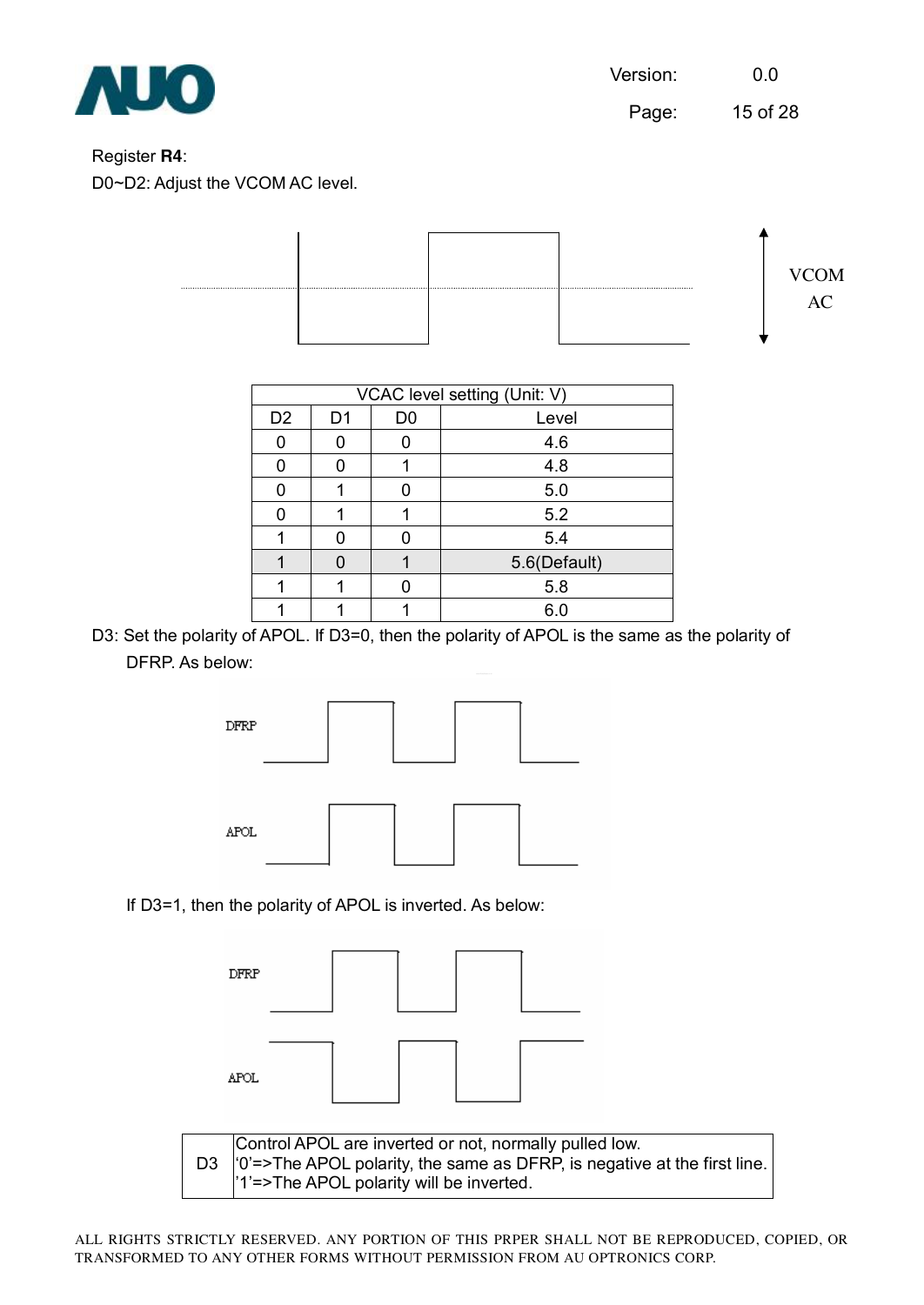

#### Register **R5**:

In this register, the input format of NTSC/PAL is setting here. It would be set by AUTO-selection of external setting. Apart from this 4:3 mode to 16:9 mode is also setting be D2 bit. And the sync polarity could be set by positive and negative.

| <b>Bit</b>     | Function                                                          |
|----------------|-------------------------------------------------------------------|
|                | Data format auto selection pin, normally pulled high.             |
| D <sub>0</sub> | '1'=>Data format is auto selection.                               |
|                | '0'=>Data format is decided by D1.                                |
|                | Data format selection pin, normally pulled low.                   |
| D1.            | $'1'$ =>PAL.                                                      |
|                | $'0'$ =>NTSC.                                                     |
|                | Wide display format selection pin, normally pulled low.           |
| D <sub>2</sub> | $ 1'=\ge 16.9$ wide display.                                      |
|                | '0'=>Normally display.                                            |
|                | Horizontal and vertical sync edge selection, normally pulled low. |
| D <sub>3</sub> | '0'=>Horizontal and vertical sync input. Positive polarity.       |
|                | '1'=> Horizontal and vertical sync input. Negative polarity.      |
|                | Narrow display mode selection bit, normally pulled low.           |
| D <sub>4</sub> | '0'=>Normally display.                                            |
|                | '1'=>4:3 narrow display function enable. S1~S60 and S421~S480 are |
|                | in black display.                                                 |

Note: Display mode is normal display when D2='1' and D4='1'.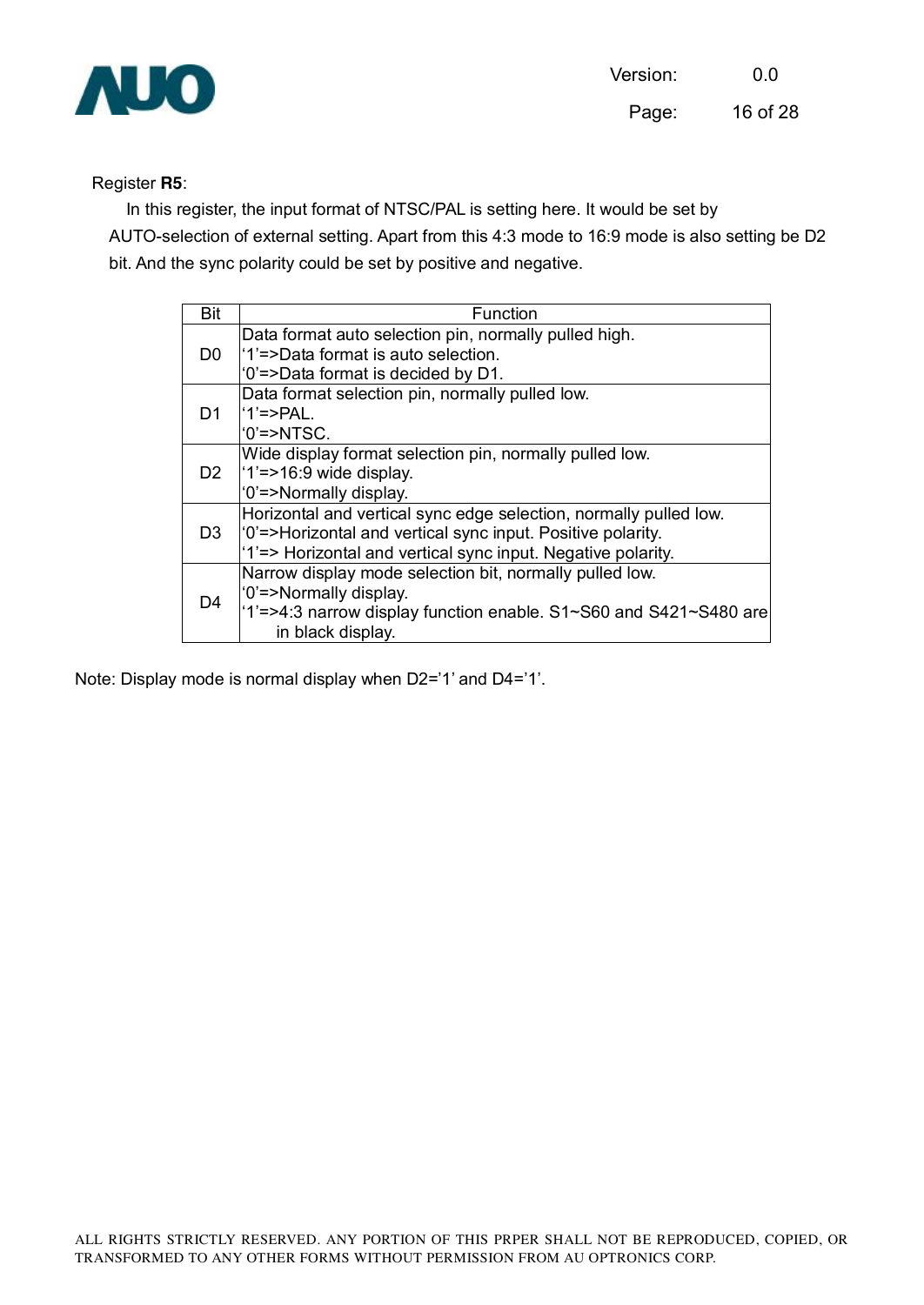

#### Register **R6**

In this register, PLL clock is generated by internal synchronize signal. And the PLL frequency can be set to adjust 4:3 circle ratio.

| <b>Bit</b>     | Function                                        |                                                                                                                                                      |                |                              |                             |                                                         |            |                                                                         |            |                  |                   |  |
|----------------|-------------------------------------------------|------------------------------------------------------------------------------------------------------------------------------------------------------|----------------|------------------------------|-----------------------------|---------------------------------------------------------|------------|-------------------------------------------------------------------------|------------|------------------|-------------------|--|
| D <sub>0</sub> |                                                 | Shut down pin for PWM control circuit, normally pulled low.<br>'1'=>PWM control circuit is working normally<br>'0'=>PWM control circuit is shut down |                |                              |                             |                                                         |            |                                                                         |            |                  |                   |  |
| D <sub>1</sub> |                                                 | Disable PLL pin, normally pulled low.<br>'1'=>PLL is disabled and CLK must be input externally.<br>'0'=>CLK is generated by PLL.                     |                |                              |                             |                                                         |            |                                                                         |            |                  |                   |  |
|                | PLL frequency selection.<br>Note <sub>3</sub> . |                                                                                                                                                      |                |                              |                             |                                                         |            |                                                                         |            |                  |                   |  |
|                |                                                 | D6   D5   D4   D3   D2                                                                                                                               |                |                              |                             | <b>Normally</b><br>display<br><b>NTSC</b><br><b>PAL</b> |            | Clks no. in Hs<br><b>Narrow</b><br>display<br><b>NTSC</b><br><b>PAL</b> |            | <b>Condition</b> |                   |  |
|                |                                                 | 0                                                                                                                                                    | 0              | $\overline{0}$               | $\mathbf 0$                 | $\mathbf 0$                                             | 575        | 593                                                                     | 423        | 437              |                   |  |
|                |                                                 | 0                                                                                                                                                    | 0              | $\mathbf 0$                  | 0                           | $\mathbf{1}$                                            | 577        | 595                                                                     | 425        | 439              |                   |  |
|                |                                                 | 0                                                                                                                                                    | 0              | $\mathbf 0$                  | $\mathbf{1}$                | $\mathbf 0$                                             | 579        | 597                                                                     | 427        | 441              |                   |  |
|                |                                                 | t,                                                                                                                                                   |                |                              | t                           |                                                         |            |                                                                         |            |                  |                   |  |
|                |                                                 | $\overline{0}$                                                                                                                                       | 1              | $\overline{1}$               | $\overline{1}$              | $\overline{1}$                                          | 605        | 623                                                                     | 453        | 467              |                   |  |
| $D2 \sim D6$   |                                                 | 1                                                                                                                                                    | 0              | $\overline{0}$               | 0                           | 0                                                       | 607        | 625                                                                     | 455        | 469              |                   |  |
|                |                                                 | $\mathbf{1}$                                                                                                                                         | $\Omega$       | $\Omega$                     | $\overline{0}$              | $\mathbf{1}$                                            | 609        | 627                                                                     | 457        | 471              | <b>Hsync</b>      |  |
|                |                                                 | ÷                                                                                                                                                    |                |                              | ÷                           |                                                         |            |                                                                         |            |                  | frequency=15750Hz |  |
|                |                                                 | 1                                                                                                                                                    | $\Omega$       | $\mathbf{1}$                 | $\overline{0}$              | $\Omega$                                                | 615        | 633                                                                     | 463        | 477              |                   |  |
|                |                                                 | 1                                                                                                                                                    | $\overline{0}$ | $\mathbf{1}$                 | $\mathbf 0$                 | $\mathbf{1}$                                            | 617        | 635                                                                     | 465        | 479              |                   |  |
|                |                                                 | 1                                                                                                                                                    | $\mathbf{0}$   | $\mathbf{1}$                 | $\mathbf{1}$                | $\overline{0}$                                          | 619        | 637                                                                     | 467        | 481              |                   |  |
|                |                                                 | ÷                                                                                                                                                    |                |                              | t                           | ÷                                                       |            |                                                                         | ÷          |                  |                   |  |
|                |                                                 | $\mathbf{1}$                                                                                                                                         | 1              | $\mathbf{1}$                 | $\overline{0}$              | $\mathbf{1}$                                            | 633        | 651                                                                     | 481        | 495              |                   |  |
|                |                                                 | 1<br>1                                                                                                                                               | 1<br>1         | $\mathbf{1}$<br>$\mathbf{1}$ | $\mathbf 1$<br>$\mathbf{1}$ | 0<br>$\mathbf{1}$                                       | 635<br>637 | 653<br>655                                                              | 483<br>485 | 497<br>499       |                   |  |
|                |                                                 |                                                                                                                                                      |                |                              |                             |                                                         |            |                                                                         |            |                  |                   |  |
|                |                                                 |                                                                                                                                                      |                |                              |                             |                                                         |            |                                                                         |            |                  |                   |  |

Note 3. NTSC suggested setting is 617.

PAL suggested setting is 635.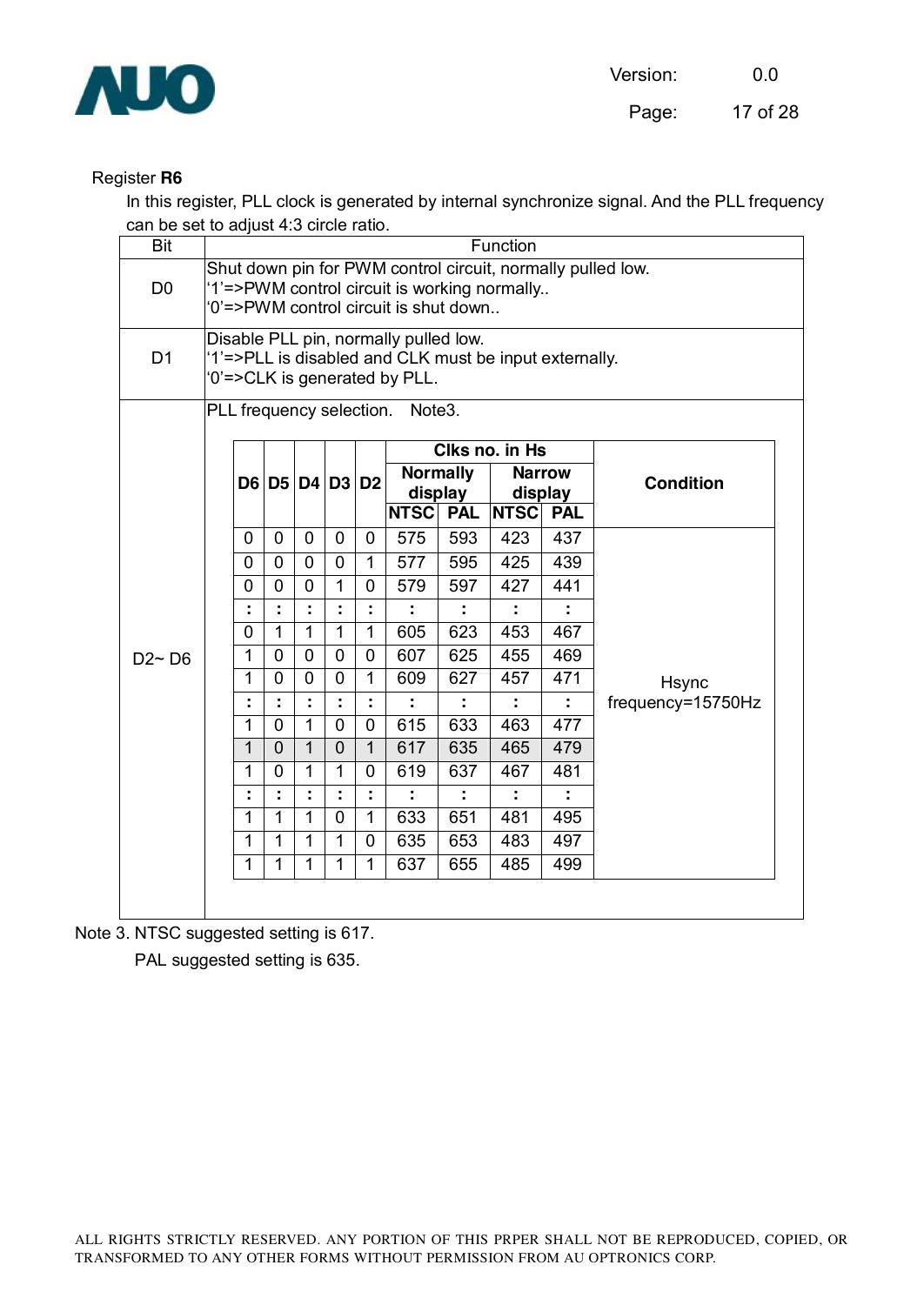

Page: 18 of 28

#### **7. 4:3 Narrow display**

In order to display the 4:3 format in 16:9 panel,front 60 channels and last 60 channels must be in black display.Active region will display in center 360 channels.

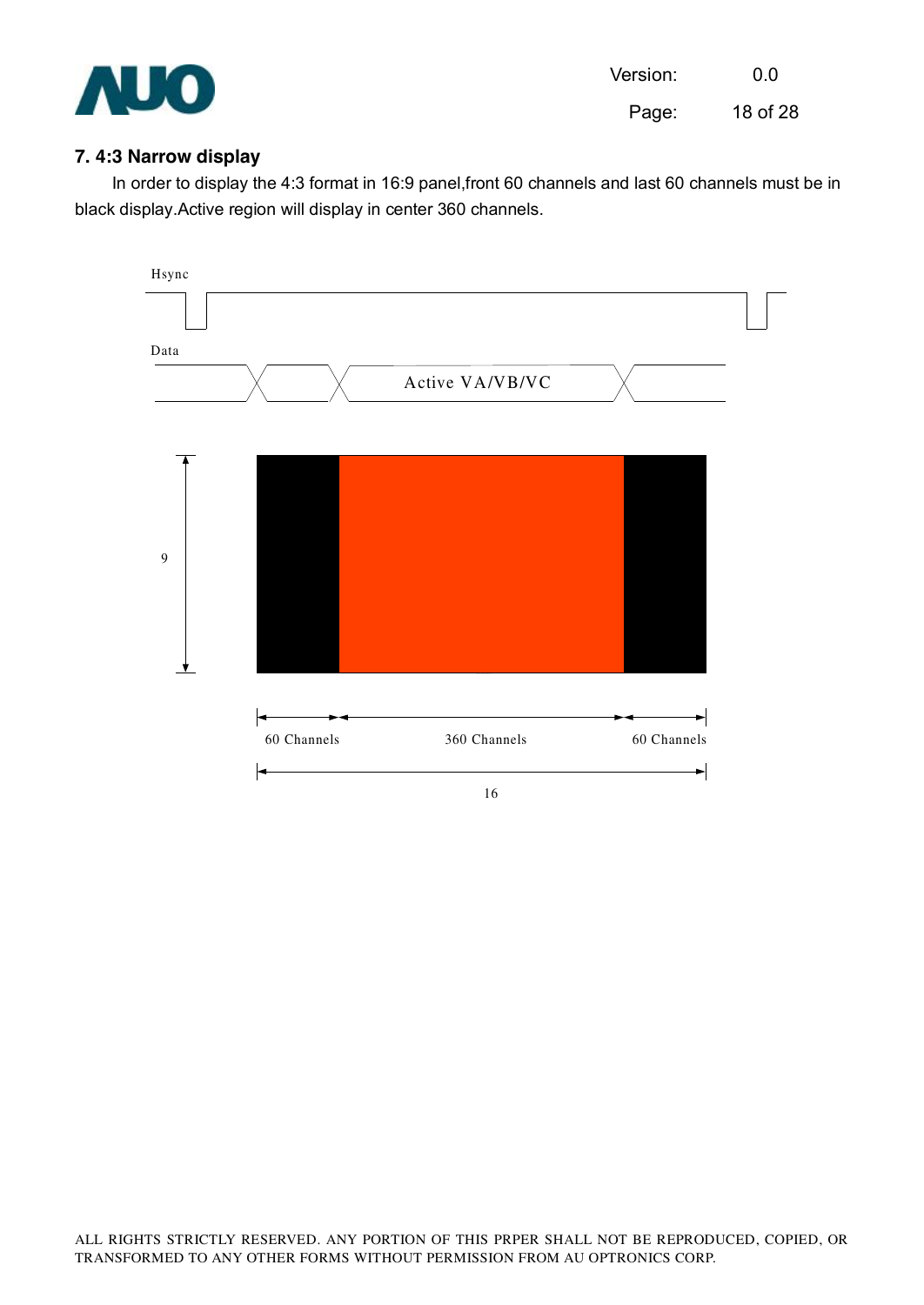

Page: 19 of 28

#### **8. Reference Circuit**

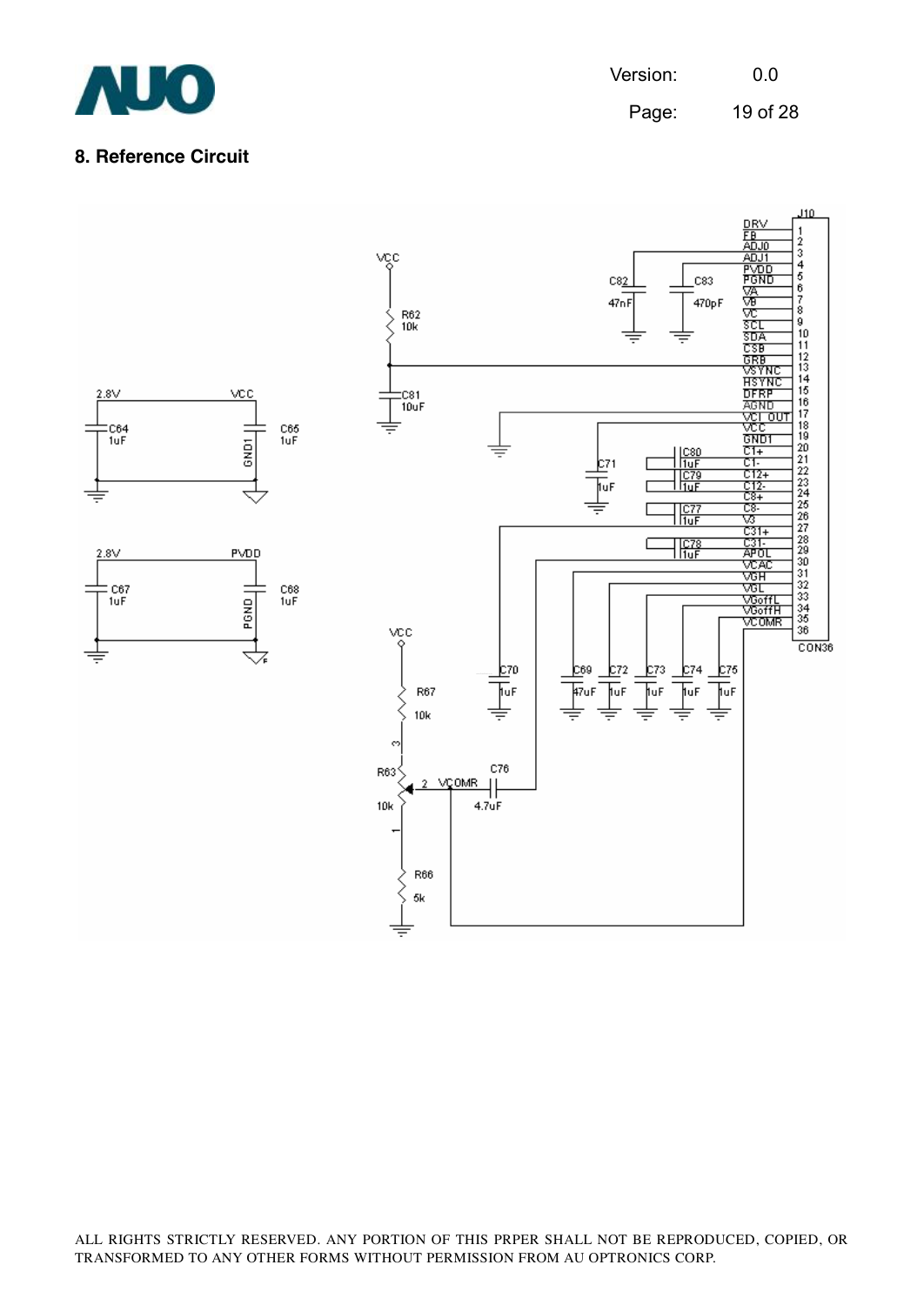

Page: 20 of 28

# **C. Optical specification (Note 1,Note 2, Note 3)**

| Item           |               | Symbol    | <b>Condition</b>              | Min.                     | Typ.           | Max.                     | <b>Unit</b> | Remark    |
|----------------|---------------|-----------|-------------------------------|--------------------------|----------------|--------------------------|-------------|-----------|
| Response time  | <b>Rise</b>   | Tr        |                               |                          | 20             | 30                       | ms          | Note 4, 6 |
|                | Fall          | Τf        | $\theta = 0^{\circ}$          |                          | 30             | 40                       | ms          |           |
| Contrast ratio |               | <b>CR</b> | At optimized<br>viewing angle | 100                      | 150            | $\overline{\phantom{a}}$ |             | Note 5, 6 |
| Viewing angle  | Top           |           | $CR \ge 10$                   | 10                       | $\blacksquare$ |                          | deg.        | Note 6, 7 |
|                | <b>Bottom</b> |           |                               | 30                       |                |                          |             |           |
|                | Left          |           |                               | 40                       |                |                          |             |           |
|                | Right         |           |                               | 40                       | $\blacksquare$ |                          |             |           |
| Transmittance  |               | $Y_L$     | $\theta = 0^{\circ}$          | $\overline{\phantom{a}}$ | 7.3            |                          | %           | Note 8    |

Note 1. Ambient temperature =25℃.

Note 2. To be measured in the dark room.

Note 3.To be measured on the center area of panel with a field angle of 1°by Topcon luminance meter BM-7, after 10 minutes operation.

Note 4. Definition of response time:

The output signals of photo detector are measured when the input signals are changed from "black" to "white"(falling time) and from "white" to "black"(rising time), respectively. The response time is defined as the time interval between the 10% and 90% of amplitudes. Refer to figure as below.



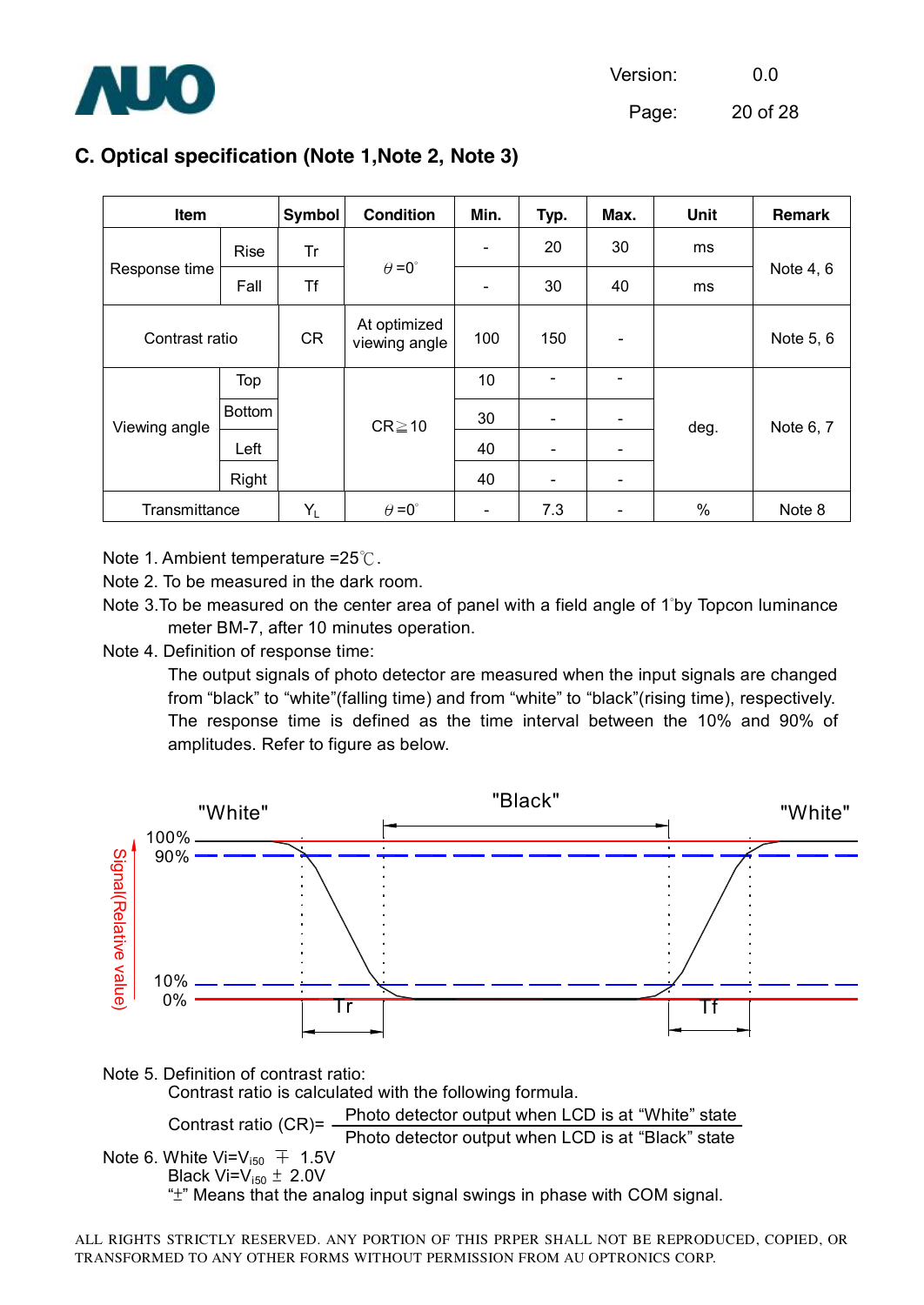

Page: 21 of 28

" $\mathbb{L}$ " Means that the analog input signal swings out of phase with COM signal.  $V_{50}^{+}$  The analog input voltage when transmission is 50% The 100% transmission is defined as the transmission of LCD panel when all the input terminals of module are electrically opened.

Note 7. Definition of viewing angle: Refer to figure as below.



Note 8. Measured at the center area of the panel when all the input terminals of LCD panel are electrically opened.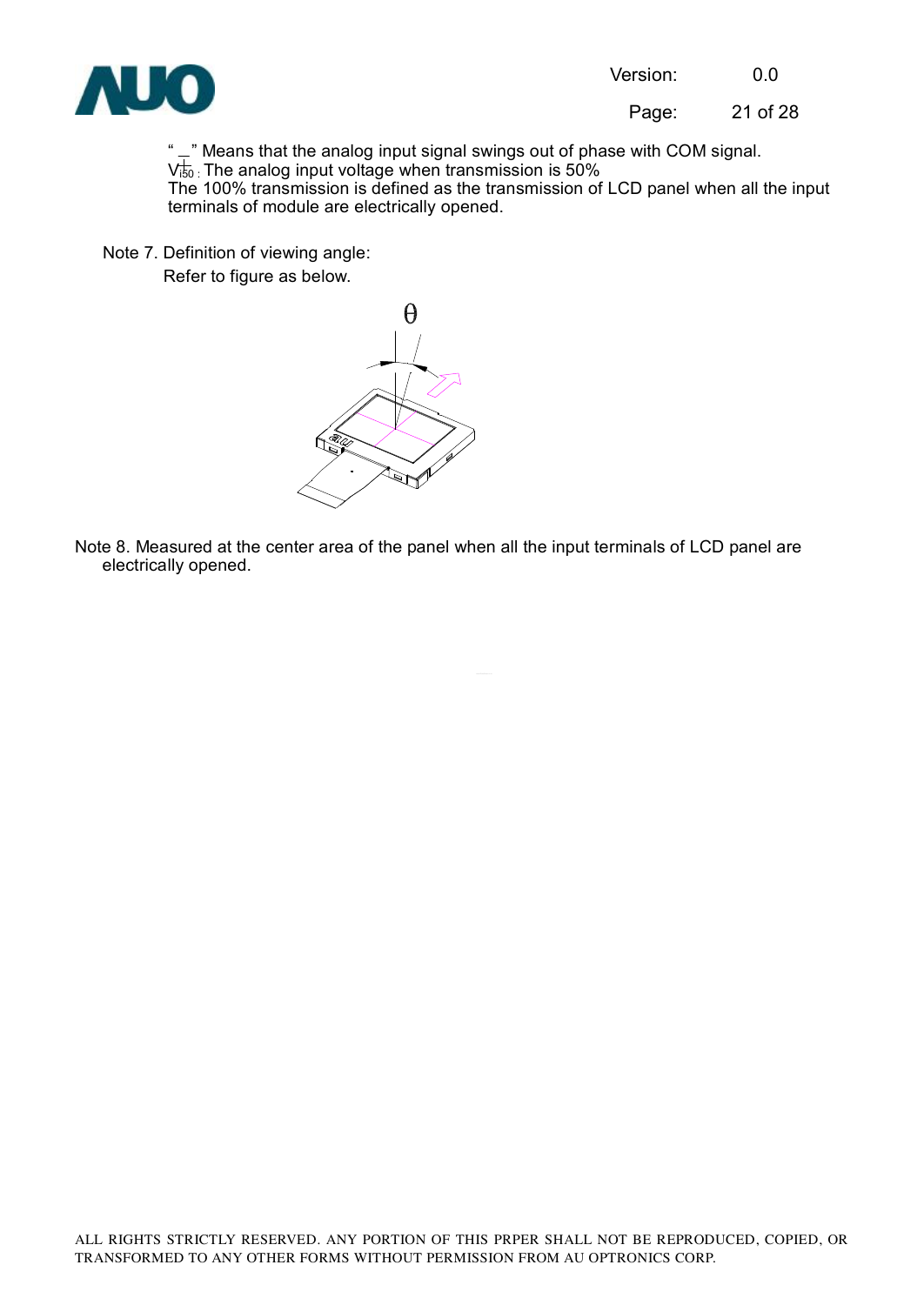

Page: 22 of 28

# **D. Reliability test items:**

| No.            | Test items                         | <b>Conditions</b>                                                              | <b>Remark</b> |               |
|----------------|------------------------------------|--------------------------------------------------------------------------------|---------------|---------------|
| 1              | High temperature storage           | Ta= $70^{\circ}$ C                                                             | 240Hrs        |               |
| $\overline{2}$ | Low temperature storage            | Ta= -25 $°C$                                                                   | 240Hrs        |               |
| 3              | High temperature operation         | Ta= $60^{\circ}$ C                                                             | 240Hrs        |               |
| 4              | Low temperature operation          | Ta= 0 $^{\circ}$ C                                                             | 240Hrs        |               |
| 5              | High temperature and high humidity | Ta= 60℃. 90% RH                                                                | 240Hrs        | Operation     |
| 6              | Heat shock                         | -25°C~80°C/50 cycle @ 2hrs/cycle                                               |               | Non-operation |
| 7              | Electrostatic discharge            | $\pm 200V, 200pF(0\Omega)$ , once for each terminal                            |               | Non-operation |
| 8              | Vibration (with carton)            | Random vibration:<br>$0.015G^2$ /Hz from 5~200Hz<br>-6dB/Octave from 200~500Hz | IEC 68-34     |               |
| 9              | Drop (with carton)                 | Height: 60cm<br>1 corner, 3 edges, 6 surfaces                                  |               |               |

Note: Ta: Ambient temperature.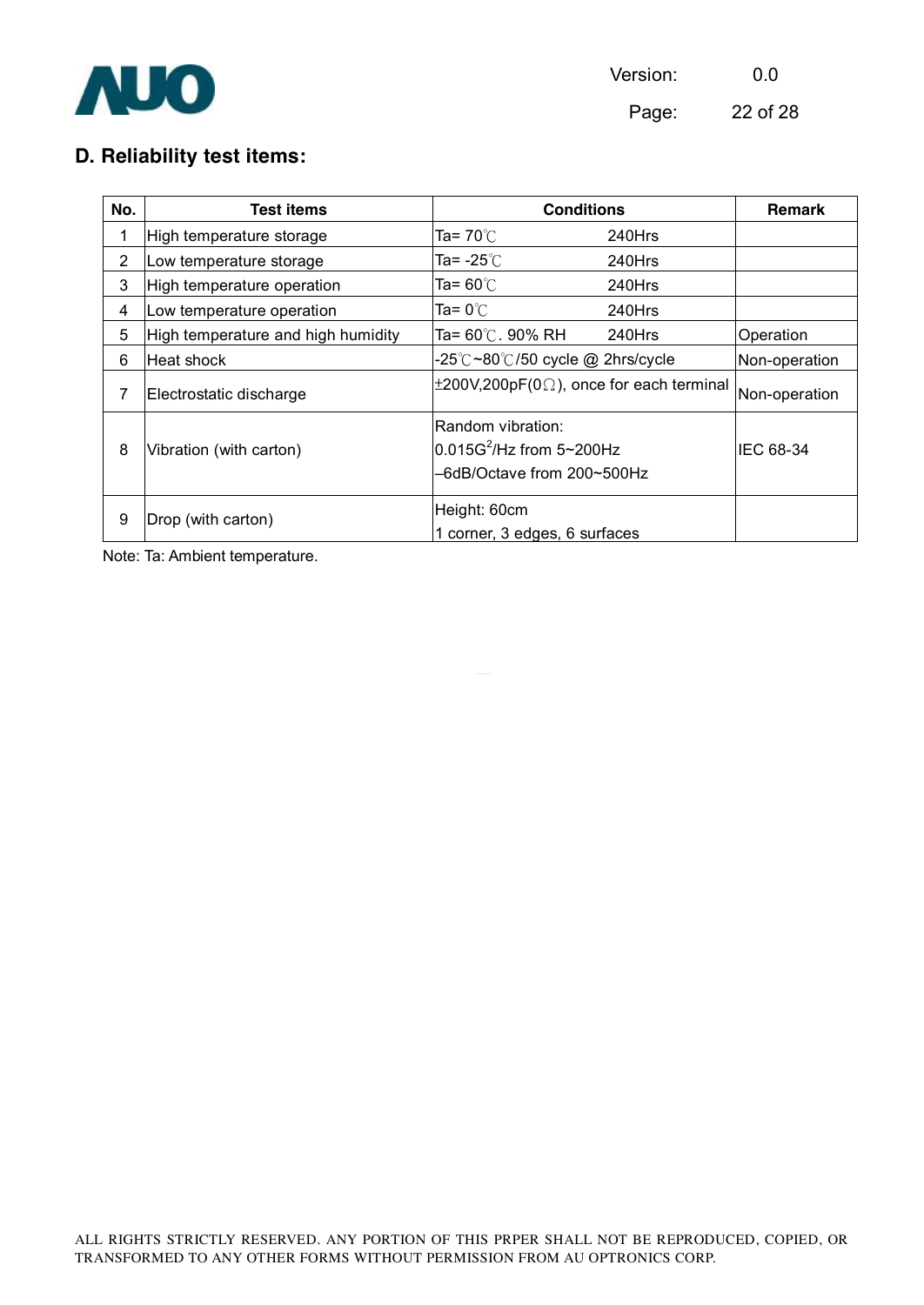

Page: 23 of 28

# **E. Packing form**

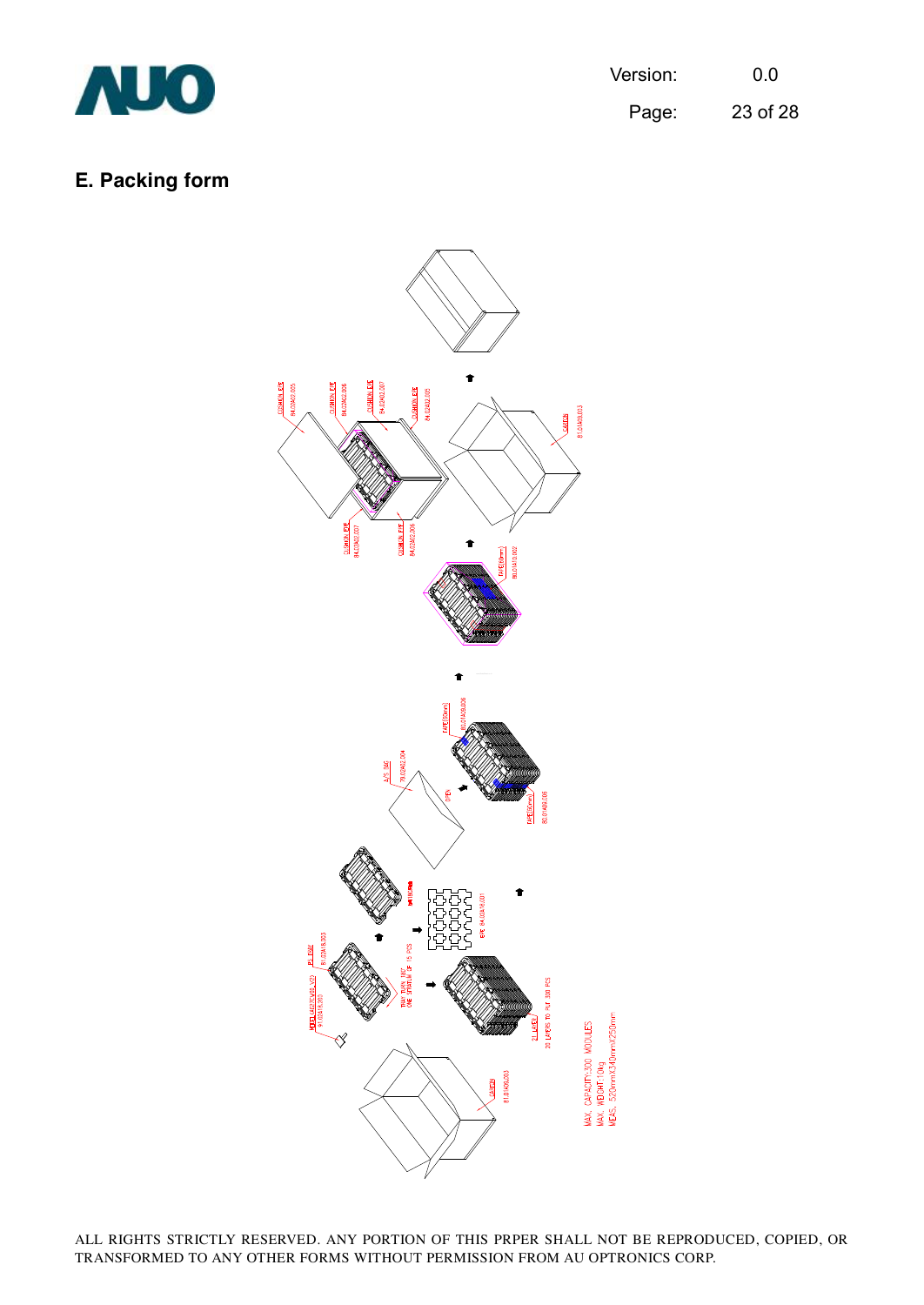

Page: 24 of 28



This drowing is the property of Mu Optronics Corp, and should not be disclosed to any third prin thout permission of AU Optronics Corp.

**Fig.2 O utlin e dim e n sio n of T F T-L**  $\mathbf{\mathbf{\mathsf{C}}}$ **D m o d ule**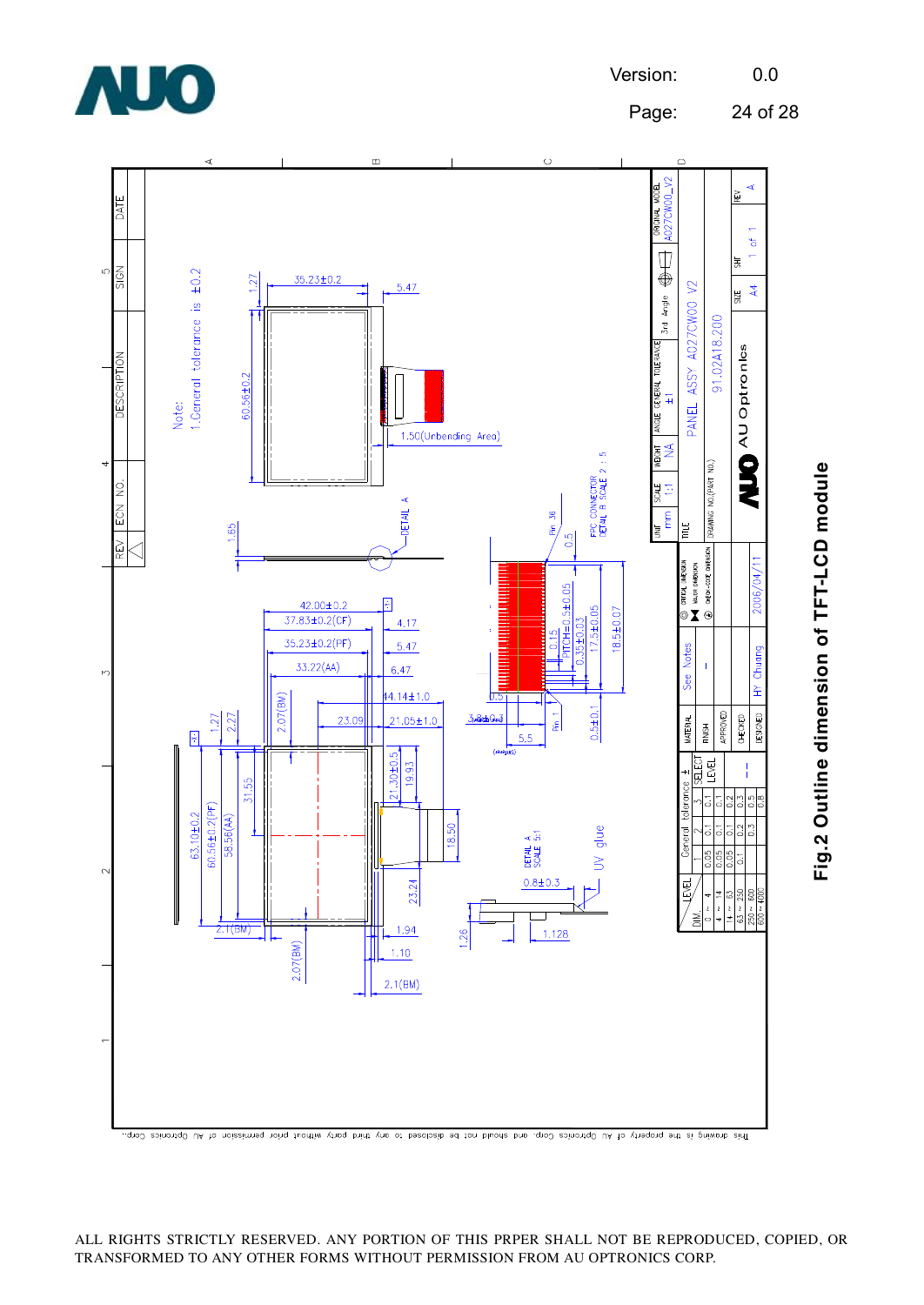







**Fig. 4 Input Video signal**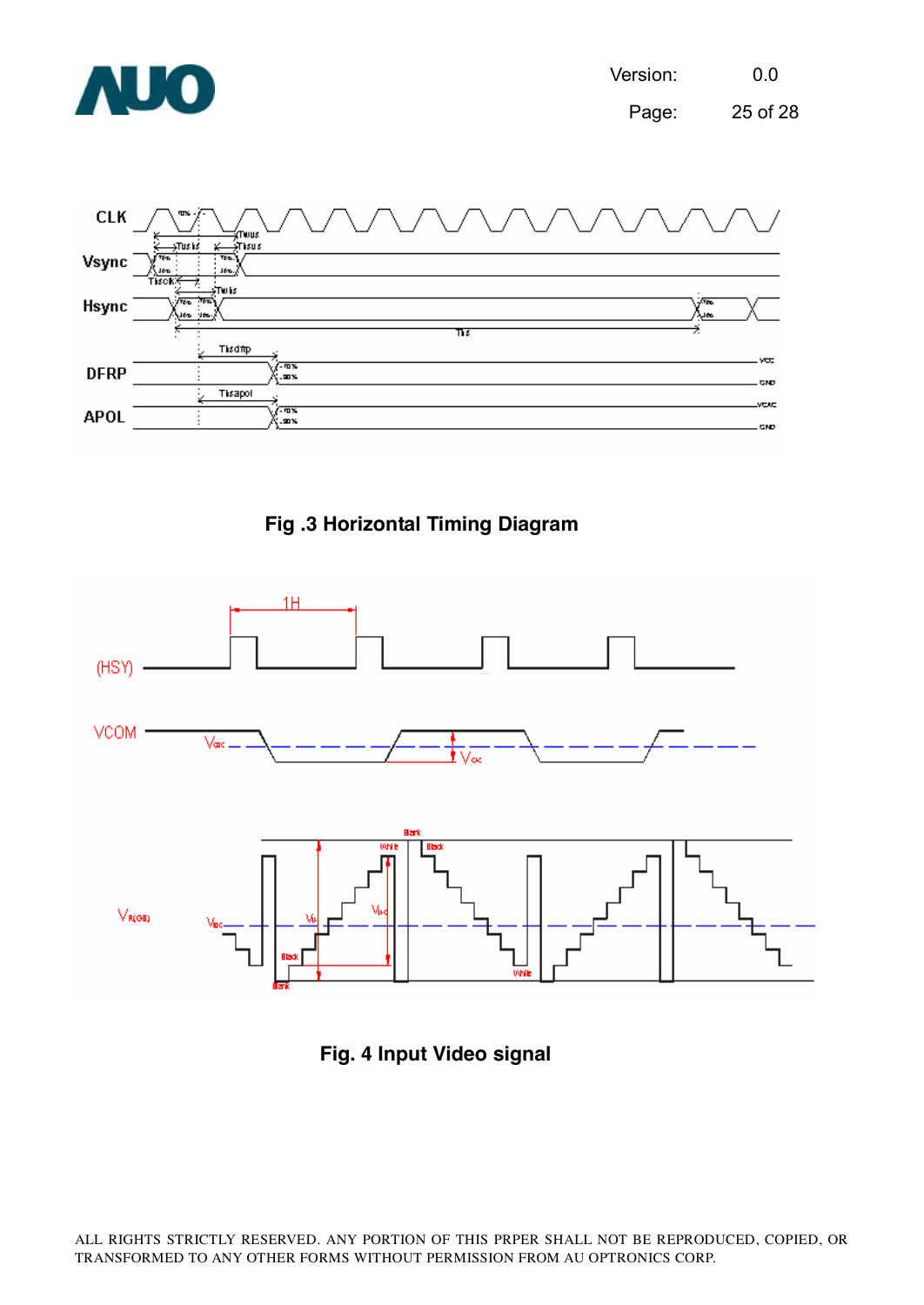

**Fig. 5 3-wire programming function Timing**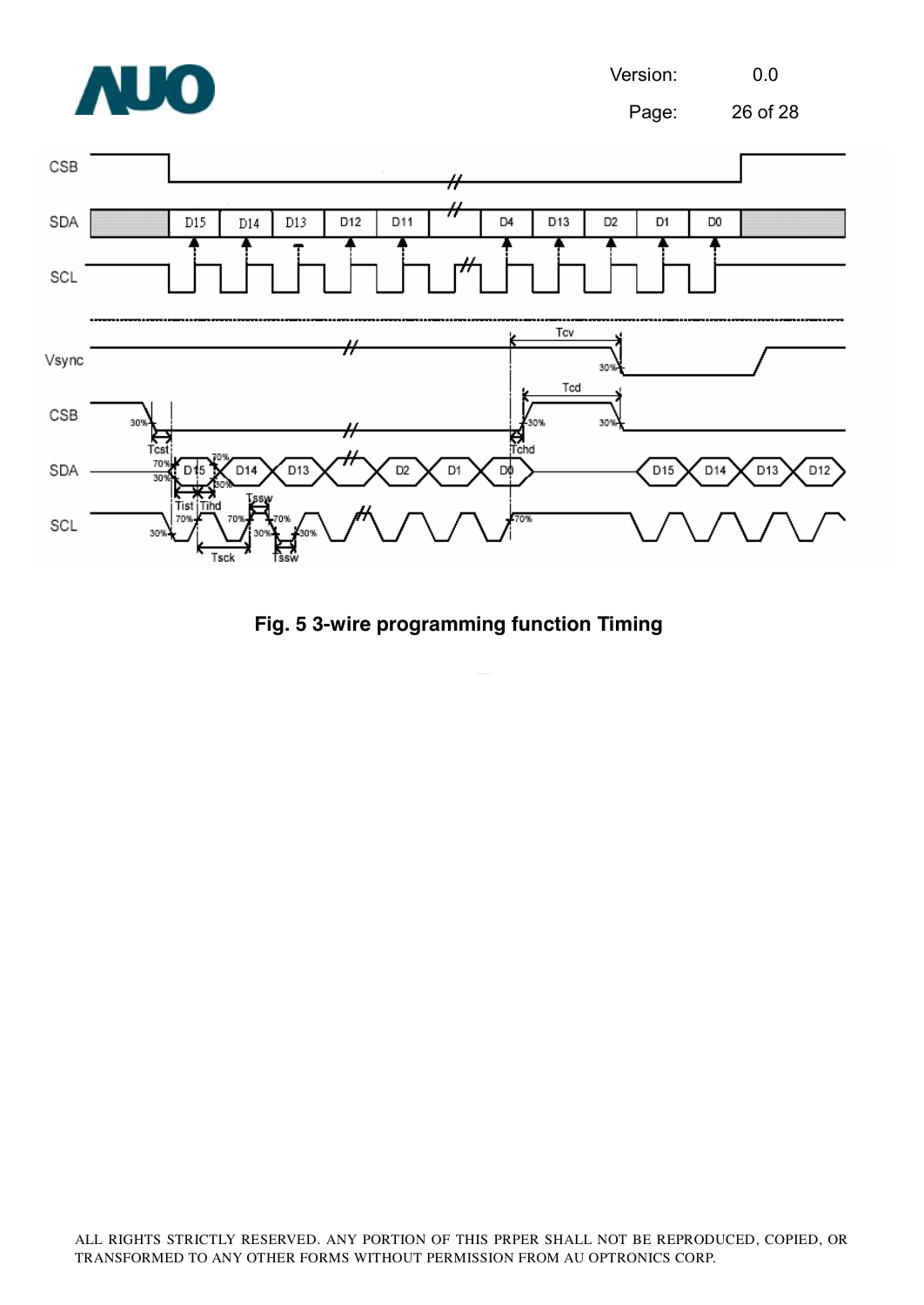



**Fig. 6 Vertical Timing Diagram**